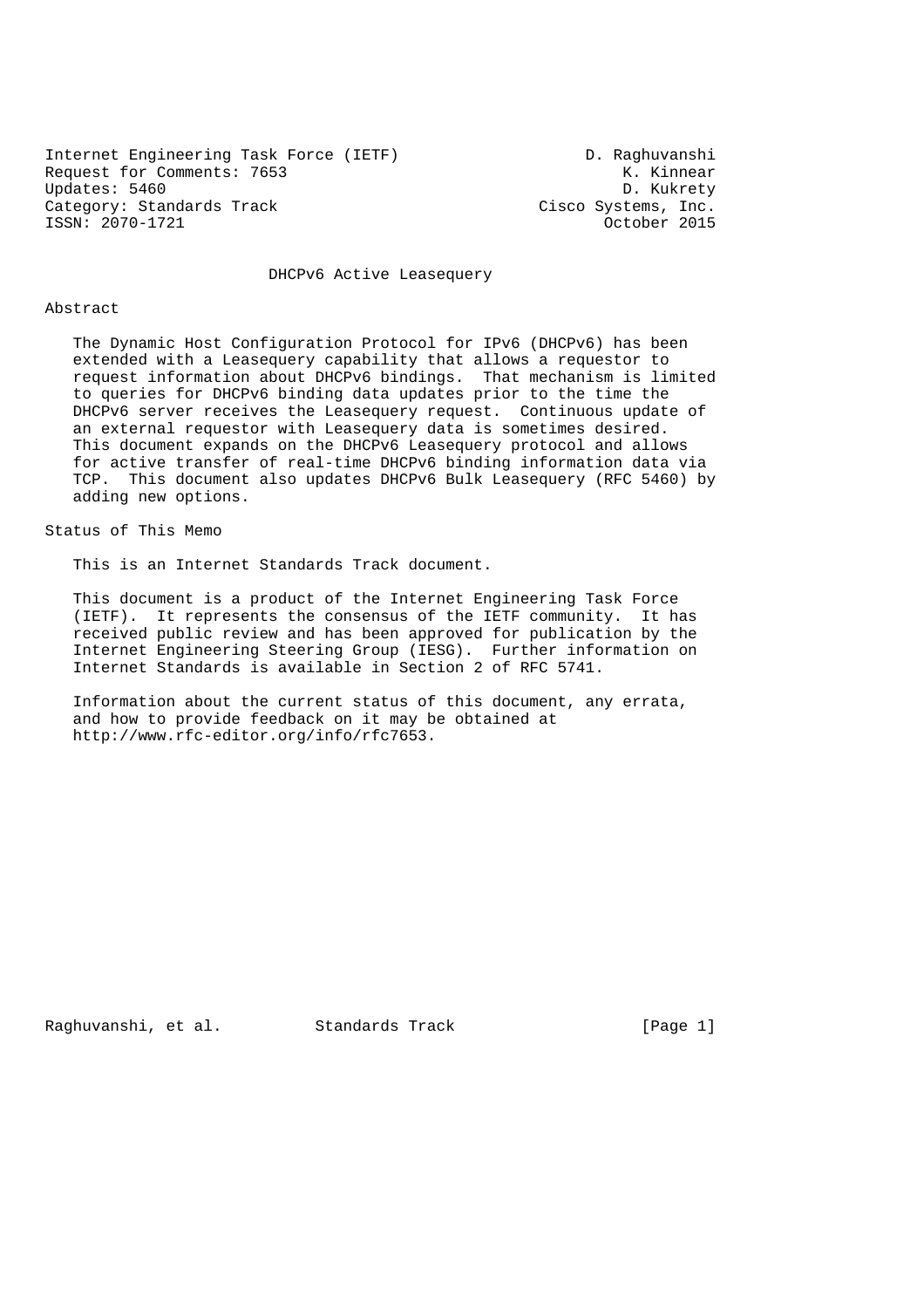Copyright Notice

 Copyright (c) 2015 IETF Trust and the persons identified as the document authors. All rights reserved.

 This document is subject to BCP 78 and the IETF Trust's Legal Provisions Relating to IETF Documents (http://trustee.ietf.org/license-info) in effect on the date of publication of this document. Please review these documents carefully, as they describe your rights and restrictions with respect to this document. Code Components extracted from this document must include Simplified BSD License text as described in Section 4.e of the Trust Legal Provisions and are provided without warranty as described in the Simplified BSD License.

Raghuvanshi, et al. Standards Track [Page 2]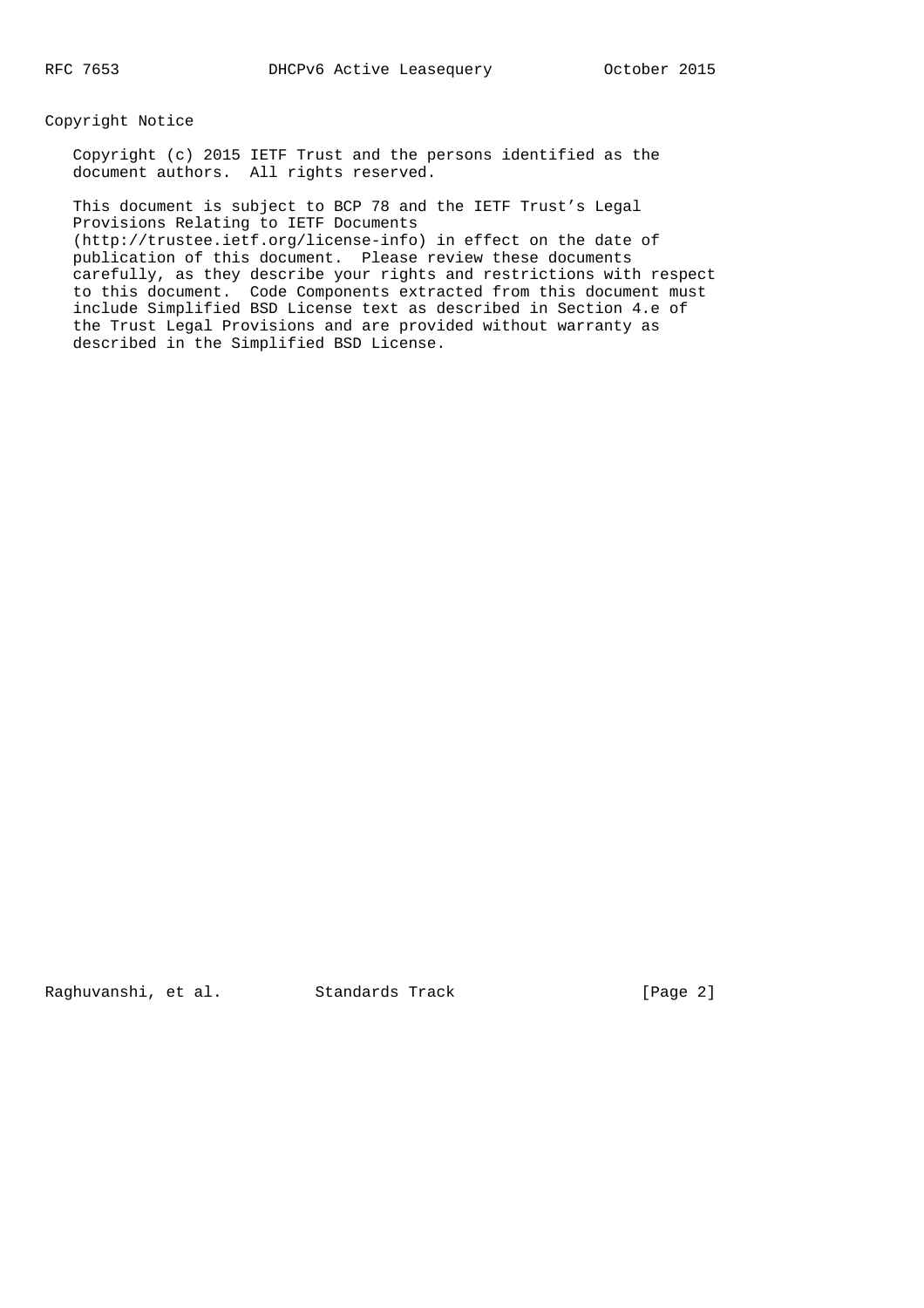# Table of Contents

| 4. Interaction between Active Leasequery and Bulk Leasequery 8 |  |  |  |  |  |
|----------------------------------------------------------------|--|--|--|--|--|
| 5. Extension to DHCPv6 Bulk Leasequery 8                       |  |  |  |  |  |
|                                                                |  |  |  |  |  |
|                                                                |  |  |  |  |  |
|                                                                |  |  |  |  |  |
|                                                                |  |  |  |  |  |
|                                                                |  |  |  |  |  |
|                                                                |  |  |  |  |  |
|                                                                |  |  |  |  |  |
|                                                                |  |  |  |  |  |
|                                                                |  |  |  |  |  |
| 6.3.3. OPTION LO END TIME 12                                   |  |  |  |  |  |
| 6.4. Connection and Transmission Parameters 12                 |  |  |  |  |  |
| 7. Information Communicated by Active Leasequery 13            |  |  |  |  |  |
|                                                                |  |  |  |  |  |
|                                                                |  |  |  |  |  |
|                                                                |  |  |  |  |  |
| 8.3. Forming an Active Leasequery 15                           |  |  |  |  |  |
|                                                                |  |  |  |  |  |
|                                                                |  |  |  |  |  |
| 8.4.1. Processing Replies from a Request Containing an         |  |  |  |  |  |
| OPTION_LQ_START_TIME 18                                        |  |  |  |  |  |
| 8.5. Processing Time Values in Leasequery Messages 20          |  |  |  |  |  |
|                                                                |  |  |  |  |  |
|                                                                |  |  |  |  |  |
| 8.6.2. Data Missing on Server 21                               |  |  |  |  |  |
|                                                                |  |  |  |  |  |
|                                                                |  |  |  |  |  |
|                                                                |  |  |  |  |  |
|                                                                |  |  |  |  |  |
|                                                                |  |  |  |  |  |
| 9.3. Replying to an Active Leasequery 24                       |  |  |  |  |  |
| 9.4. Multiple or Parallel Queries 26                           |  |  |  |  |  |
|                                                                |  |  |  |  |  |
|                                                                |  |  |  |  |  |
|                                                                |  |  |  |  |  |
|                                                                |  |  |  |  |  |
|                                                                |  |  |  |  |  |
|                                                                |  |  |  |  |  |
|                                                                |  |  |  |  |  |

Raghuvanshi, et al. Standards Track (Page 3)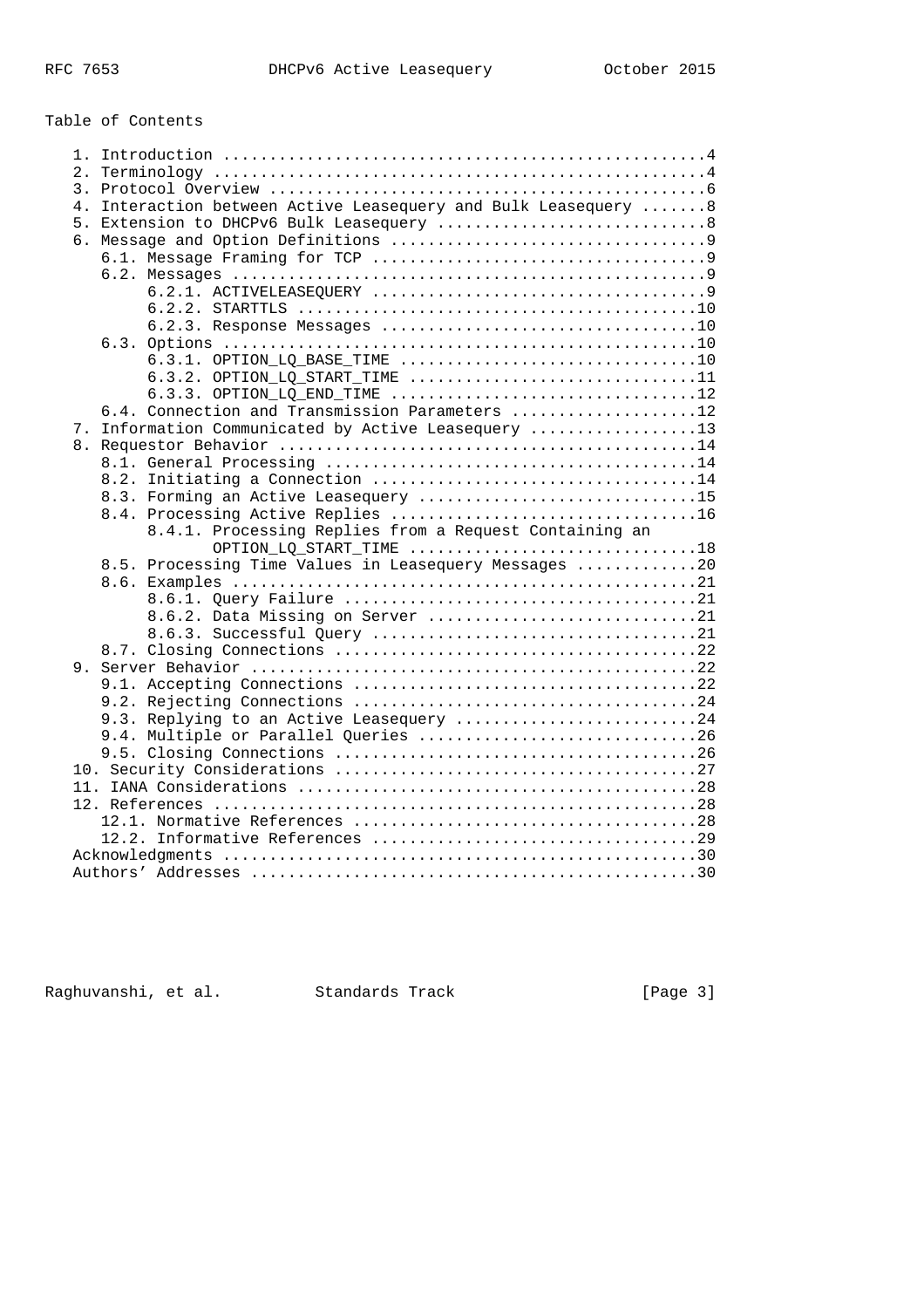## 1. Introduction

 The DHCPv6 protocol [RFC3315] specifies a mechanism for the assignment of IPv6 address and configuration information to IPv6 nodes. IPv6 Prefix Delegation for DHCPv6 [RFC3633] specifies a mechanism for DHCPv6 delegation of IPv6 prefixes and related data. DHCPv6 servers maintain authoritative information including binding information for delegated IPv6 prefixes.

 Requirements exist for external entities to keep up to date on the correspondence between DHCPv6 clients and their bindings. These entities need to keep up with the current binding activity of the DHCPv6 server. Keeping up with this binding activity is termed "active" leasequery.

 The DHCPv6 Bulk Leasequery [RFC5460] capability can be used to recover useful information from a DHCPv6 server when some external entity starts up. This entity could be one that is directly involved in the DHCPv6 client-server transactions (e.g., a relay agent), or it could be an external process that needs information present in the DHCPv6 server's lease state database.

 The Active Leasequery capability documented here is designed to allow an entity not directly involved in DHCPv6 client-server transactions to nevertheless keep current with the state of the DHCPv6 lease state information in real time.

 This document updates DHCPv6 Bulk Leasequery [RFC5460] by adding new options, as described in Section 6.2.1. For DHCPv6 servers supporting Bulk Leasequery and not Active Leasequery, Section 9.2 specifies the mechanism to reject incoming Active Leasequery requests.

2. Terminology

 The key words "MUST", "MUST NOT", "REQUIRED", "SHALL", "SHALL NOT", "SHOULD", "SHOULD NOT", "RECOMMENDED", "MAY", and "OPTIONAL" in this document are to be interpreted as described in RFC 2119 [RFC2119].

 DHCPv6 terminology is defined in [RFC3315]. Terminology specific to DHCPv6 Active Leasequery can be found below:

o absolute time

 A 32-bit unsigned quantity containing the number of seconds since midnight (UTC), January 1, 2000, modulo 2^32.

Raghuvanshi, et al. Standards Track [Page 4]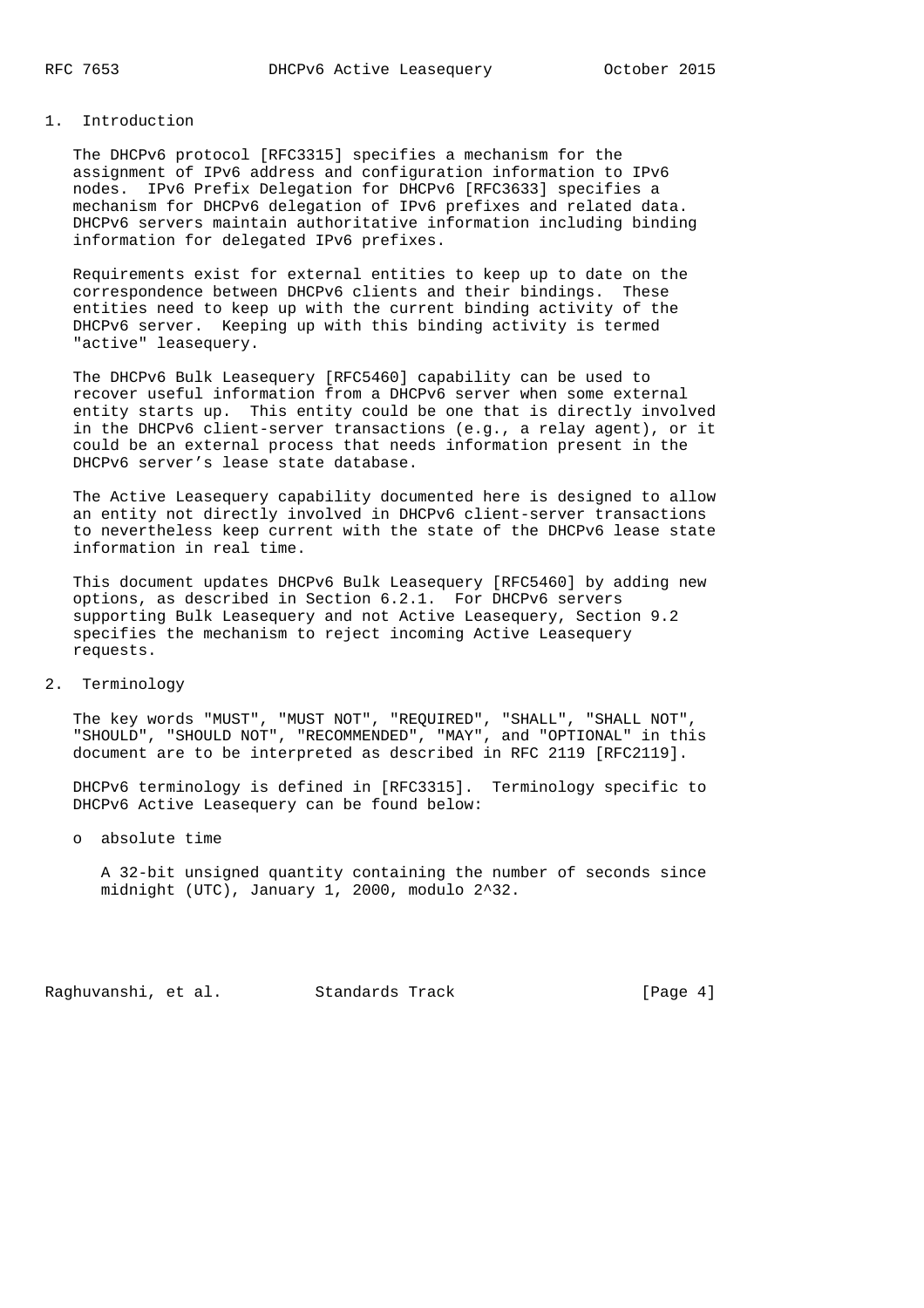#### o Active Leasequery

 Keeping up to date in real time (or near real time) with DHCPv6 binding activity.

o Bulk Leasequery

 Requesting and receiving information about all or some of the existing DHCPv6 binding information in an efficient manner, as defined by [RFC5460].

o blocked TCP connection

 A TCP connection is considered blocked if the underlying TCP transport will not accept new messages to be sent without blocking the thread that is attempting to send the message.

o binding change/update

 Any change in the DHCPv6 binding state. This also includes expiration or deletion of the binding.

o catch-up information

 If a DHCPv6 Active Leasequery requestor sends an OPTION\_LQ\_START\_TIME option in an ACTIVELEASEQUERY message, the DHCPv6 server will attempt to send the requestor the information that changed since the time specified in the OPTION\_LQ\_START\_TIME option. The binding information sent to satisfy this request is the catch-up information.

o catch-up phase

 The period while catch-up information is being sent is the catch up phase.

o clock skew

 The difference between the absolute time on a DHCPv6 server and the absolute time on the system where a requestor of an Active or Bulk Leasequery is executing is termed the "clock skew" for that Active or Bulk Leasequery connection. It is not absolutely constant but is likely to vary only slowly. While it is easy to think that this can be calculated precisely after one message is received by a requestor from a DHCPv6 server, a more accurate value is derived from continuously examining the instantaneous value developed from each message received from a DHCPv6 server

Raghuvanshi, et al. Standards Track [Page 5]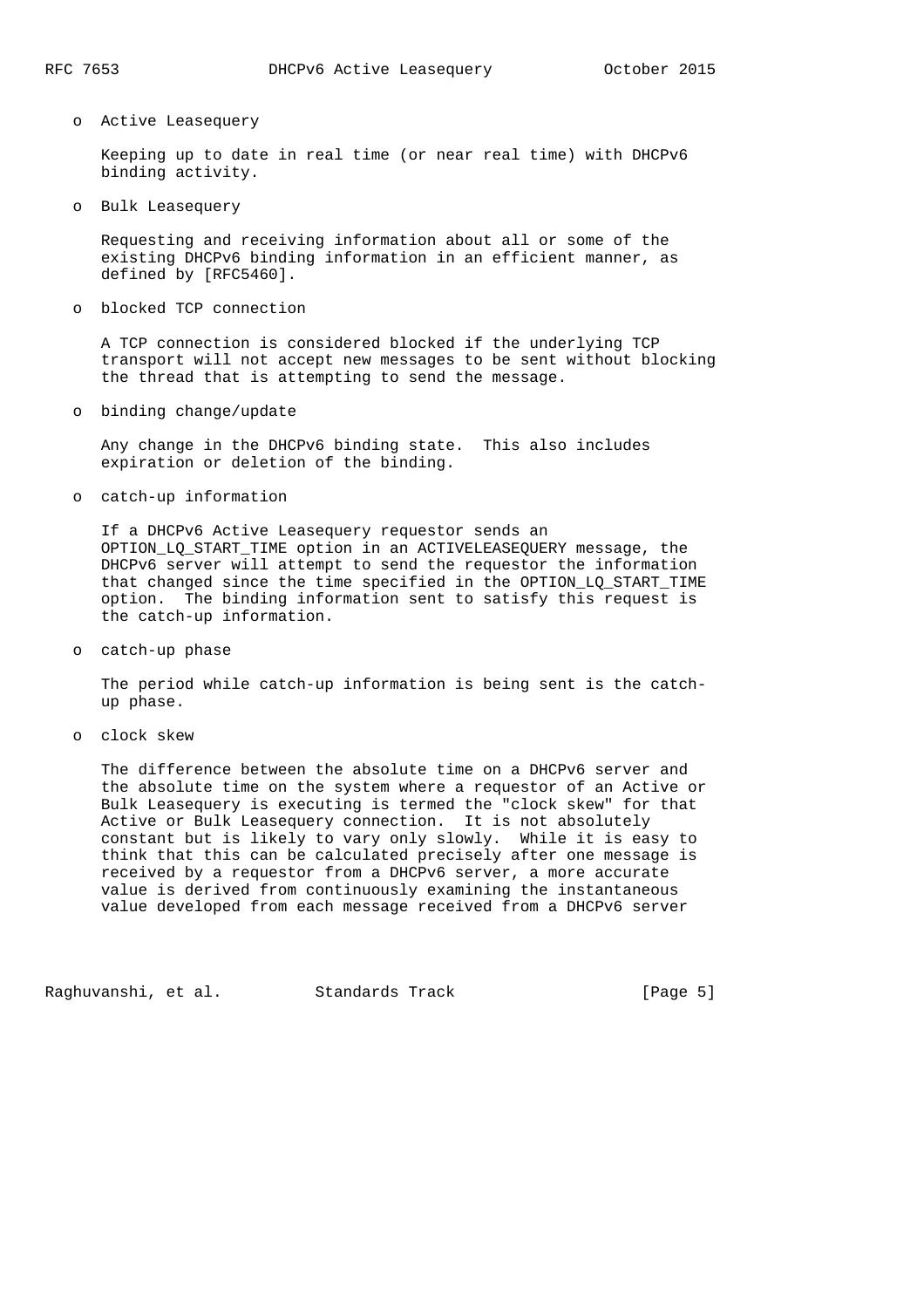and using it to make small adjustments to the existing value held in the requestor.

o DHCPv6 binding state

Data stored on the DHCPv6 server related to binding.

o requestor

 The node that sends LEASEQUERY messages to one or more servers to retrieve information on the bindings for a client.

o transaction-id

 An opaque value used to match responses with queries initiated by an Active Leasequery requestor.

3. Protocol Overview

 The Active Leasequery mechanism is modeled on the existing DHCPv6 Bulk Leasequery [RFC5460]; most differences arise from the long-term nature of the TCP [RFC7414] connection required for Active Leasequery. A DHCPv6 server that supports Active Leasequery MUST support Bulk Leasequery [RFC5460] as well.

 An Active Leasequery requestor opens a TCP connection to a DHCPv6 server, using the DHCPv6 port 547. Note that this implies that the Leasequery requestor has server IP address(es) available via configuration or some other means, and that it has unicast IP reachability to the DHCPv6 server. No relaying for Active Leasequery is specified.

 After establishing a connection, the requestor sends an ACTIVELEASEQUERY message over the connection. In response, the server sends updates to the requestor using LEASEQUERY-REPLY and LEASEQUERY-DATA messages. This response procedure is similar to the procedure specified in [RFC5460], except that in the case of Active Leasequery, the server sends updates whenever some activity occurs to change the binding state -- thus the need for a long-lived connection. Additionally, the Active Leasequery server SHOULD provide a mechanism to control which data is allowed to be included in the OPTION\_CLIENT\_DATA messages sent to the requestor. See Section 9.3.

 Active Leasequery has features that allow this external entity to lose its connection and then reconnect and receive the latest information concerning any IPv6 bindings changed while it was not connected.

Raghuvanshi, et al. Standards Track (Page 6)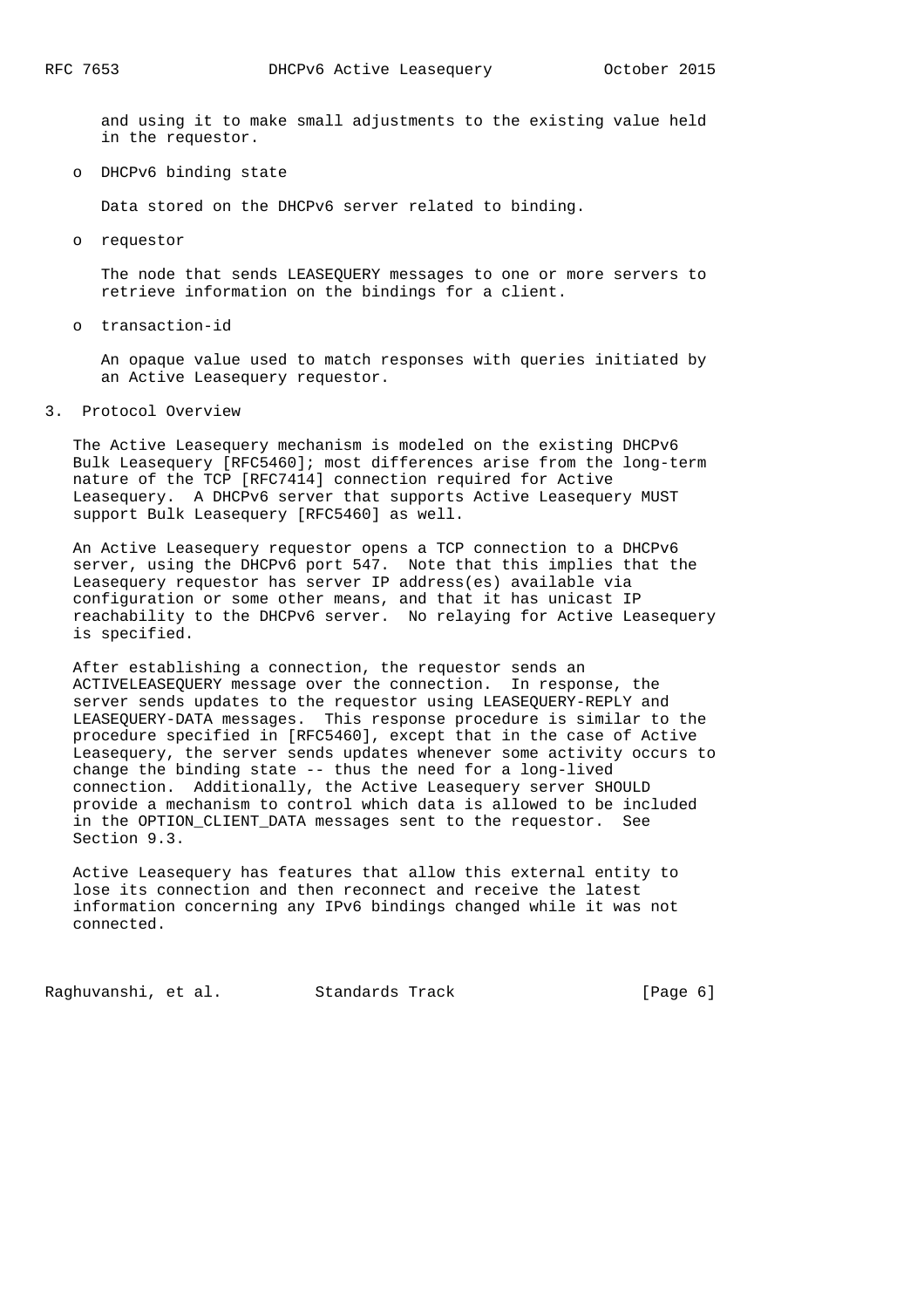These features are designed to allow the Active Leasequery requestor to efficiently become current with respect to the lease state database after it has been restarted or the machine on which it is running has been reinitialized. It is easy to define a protocol that works when the requestor is always connected to the DHCPv6 server. Since that isn't sufficiently robust, much of the mechanism in this document is designed to deal efficiently with situations that occur when the Active Leasequery requestor becomes disconnected from the DHCPv6 server from which it is receiving updates and then reconnects to that server.

 Central to this approach, if the Active Leasequery requestor loses service, it is allowed to specify the time of its most recent update in a subsequent Active Leasequery request, and the DHCPv6 server will determine whether or not data was missed while the Active Leasequery requestor was not connected.

 The DHCPv6 server processing the Active Leasequery request MAY limit the amount of data saved, and methods exist for the DHCPv6 server to inform the Active Leasequery requestor that data was missed (i.e., not all data could be saved). In this situation, the Active Leasequery requestor should issue a Bulk Leasequery [RFC5460] to recover information not available through an Active Leasequery.

 DHCPv6 servers are not required to keep any data corresponding to data missed on an Active Leasequery connection but will typically choose to keep data corresponding to some recent activity available for subsequent queries by a DHCPv6 Active Leasequery requestor whose connection was temporarily interrupted. In other words, DHCPv6 servers supporting catch-up are required to have some mechanism to keep/save historic information of bindings.

 An Active Leasequery requestor would typically use Bulk Leasequery to initialize its database with all current data when that database contains no binding information. In addition, it would use Bulk Leasequery to recover missed information in the event that its connection with the DHCPv6 server was lost for a longer time than the DHCPv6 server would keep track of the specific changes to the IPv6 binding information.

 The messages sent by the server in response to an Active Leasequery request should be identical to the messages sent by the server to a Bulk Leasequery request regarding the way the data is encoded into the Active Leasequery responses. In addition, the actions taken by the Active Leasequery requestor to interpret the responses to an Active Leasequery request should be identical to the way that the requestor interprets the responses to a Bulk Leasequery request. Thus, the handling of OPTION\_CLIENT\_DATA and additional options

Raghuvanshi, et al. Standards Track [Page 7]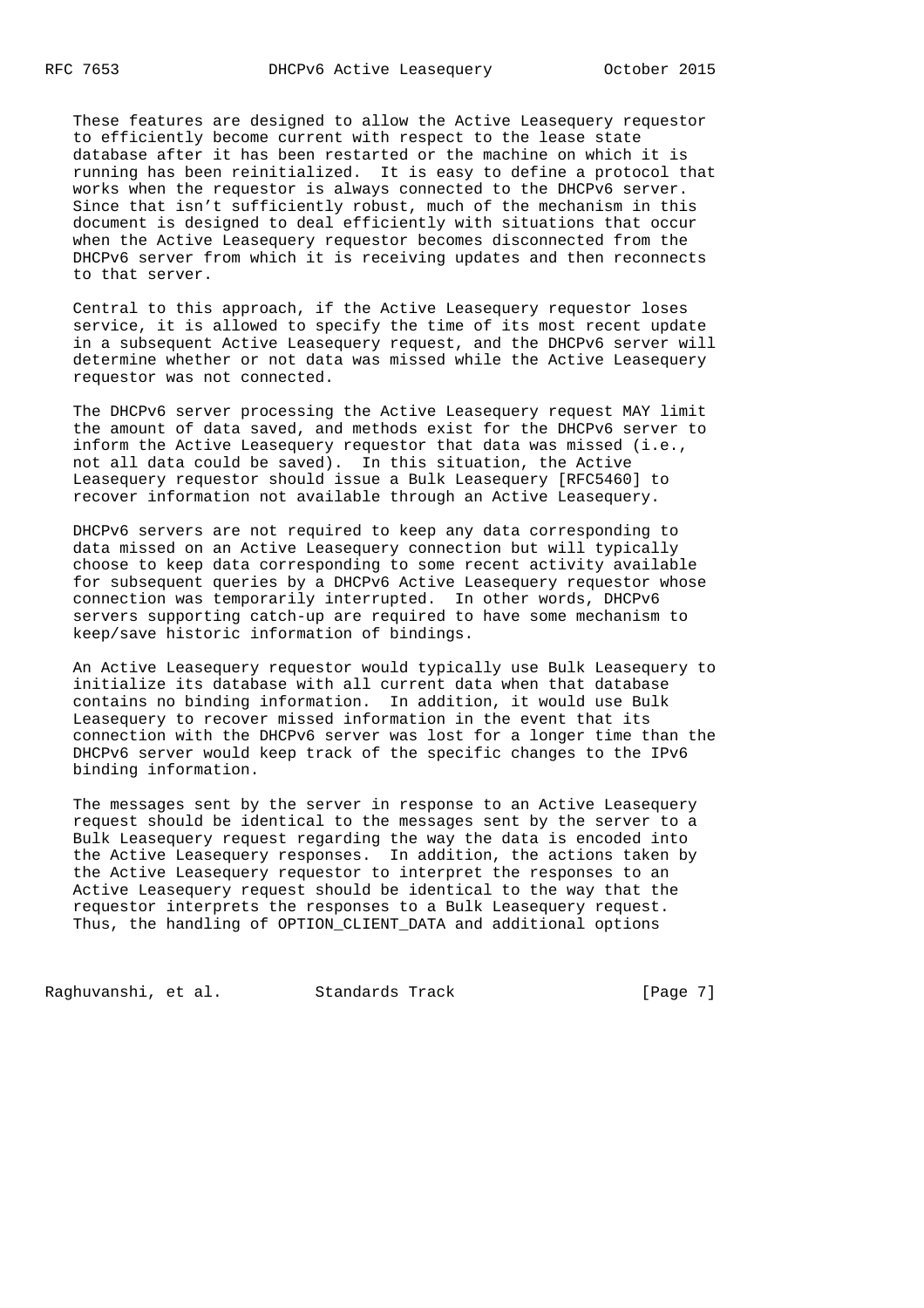discussed in the Bulk Leasequery specification [RFC5460] are to be followed when implementing Active Leasequery, with the exception that a server responding to an Active Leasequery request SHOULD be able to be configured to prevent specific data items from being included in the OPTION\_CLIENT\_DATA option even if they were requested by inclusion in the OPTION\_ORO option.

## 4. Interaction between Active Leasequery and Bulk Leasequery

 Active Leasequery is an extension of the Bulk Leasequery protocol [RFC5460]. The format of messages returned to an Active Leasequery requestor is identical to that defined for the Bulk Leasequery protocol [RFC5460].

 Applications that employ Active Leasequery to keep a database up to date with respect to the DHCPv6 server's lease state database should use an initial Bulk Leasequery to bring their database into equivalence with that of the DHCPv6 server and then use Active Leasequery to keep that database current with respect to the DHCPv6 server's lease state database.

 There are several differences between the Active and Bulk Leasequery protocols. Active Leasequery defines a new message (ACTIVELEASEQUERY) to send Active Leasequery requests to the DHCPv6 server. An Active Leasequery connection sends all available updates to the requestor, based on the OPTION\_LQ\_QUERY option (see Section  $6.2.1$ ).

 An Active Leasequery connection does not ever "complete", though the DHCPv6 server can close the connection for a variety of reasons associated with some sort of exception condition.

## 5. Extension to DHCPv6 Bulk Leasequery

 This document extends the capabilities of the DHCPv6 Bulk Leasequery protocol [RFC5460] by defining new options (OPTION\_LQ\_BASE\_TIME, OPTION\_LQ\_START\_TIME, and OPTION\_LQ\_END\_TIME). The DHCPv6 server sends the OPTION\_LQ\_BASE\_TIME option in a Bulk Leasequery response if the requestor asked for the same in the Bulk Leasequery request. OPTION\_LQ\_START\_TIME and OPTION\_LQ\_END\_TIME can be used in a Bulk Leasequery request made to the DHCPv6 server. More details about these options are specified in Section 6.3.

Raghuvanshi, et al. Standards Track [Page 8]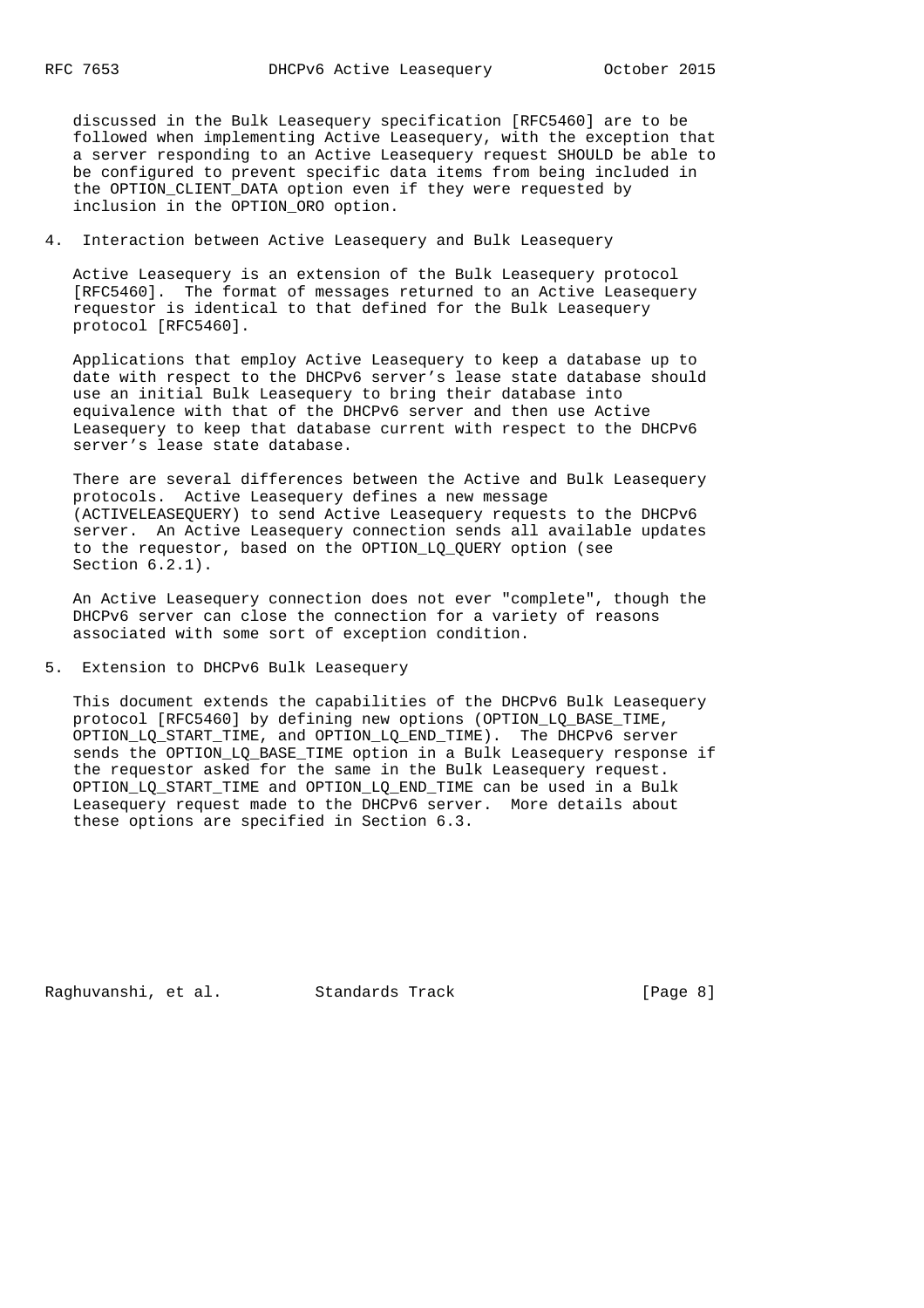#### 6. Message and Option Definitions

### 6.1. Message Framing for TCP

 The use of TCP for the Active Leasequery protocol permits one or more DHCPv6 messages to be sent in response to a single Active Leasequery request. The receiver needs to be able to determine how large each message is. The same message framing technique used for DHCPv6 Bulk Leasequery [RFC5460] is used for Active Leasequery as well.

 The intent in using the same format is that code that currently knows how to deal with a message returned from DHCPv6 Bulk Leasequery [RFC5460] will be able to deal with the message held inside of the TCP framing.

 When using Transport Layer Security (TLS), once TLS negotiation completes, the connection will be encrypted and is now protected from eavesdropping, and normal Active Leasequery messages are sent and received using the TLS application data protocol services (see Section 10 of [RFC5246]).

#### 6.2. Messages

#### 6.2.1. ACTIVELEASEQUERY

 The new message type (ACTIVELEASEQUERY) is designed for keeping the requestor up to date in real time (or near real time) with DHCPv6 bindings. It asks the server to return DHCPv6 binding activity that occurs subsequent to the receipt of the Active Leasequery request.

 An ACTIVELEASEQUERY request MUST contain a transaction-id, and that transaction-id MUST be locally unique on the TCP connection on which it is sent to the DHCPv6 server.

 When sending an ACTIVELEASEQUERY request, the requestor MAY include the OPTION LQ START TIME option in the ACTIVELEASEQUERY request. In this case, the DHCPv6 server returns all the bindings changed on or after the OPTION\_LQ\_START\_TIME.

 If the requestor is interested in receiving all binding updates from the DHCPv6 server, it MUST NOT include the OPTION\_LQ\_QUERY option in the ACTIVELEASEQUERY message. But if the requestor is only interested in specific binding updates, it MAY include an OPTION\_LQ\_QUERY option along with a query-types defined in [RFC5007] and [RFC5460].

 Other DHCPv6 options used in the LEASEQUERY message (as specified in [RFC5460]) can also be used in the ACTIVELEASEQUERY message.

Raghuvanshi, et al. Standards Track [Page 9]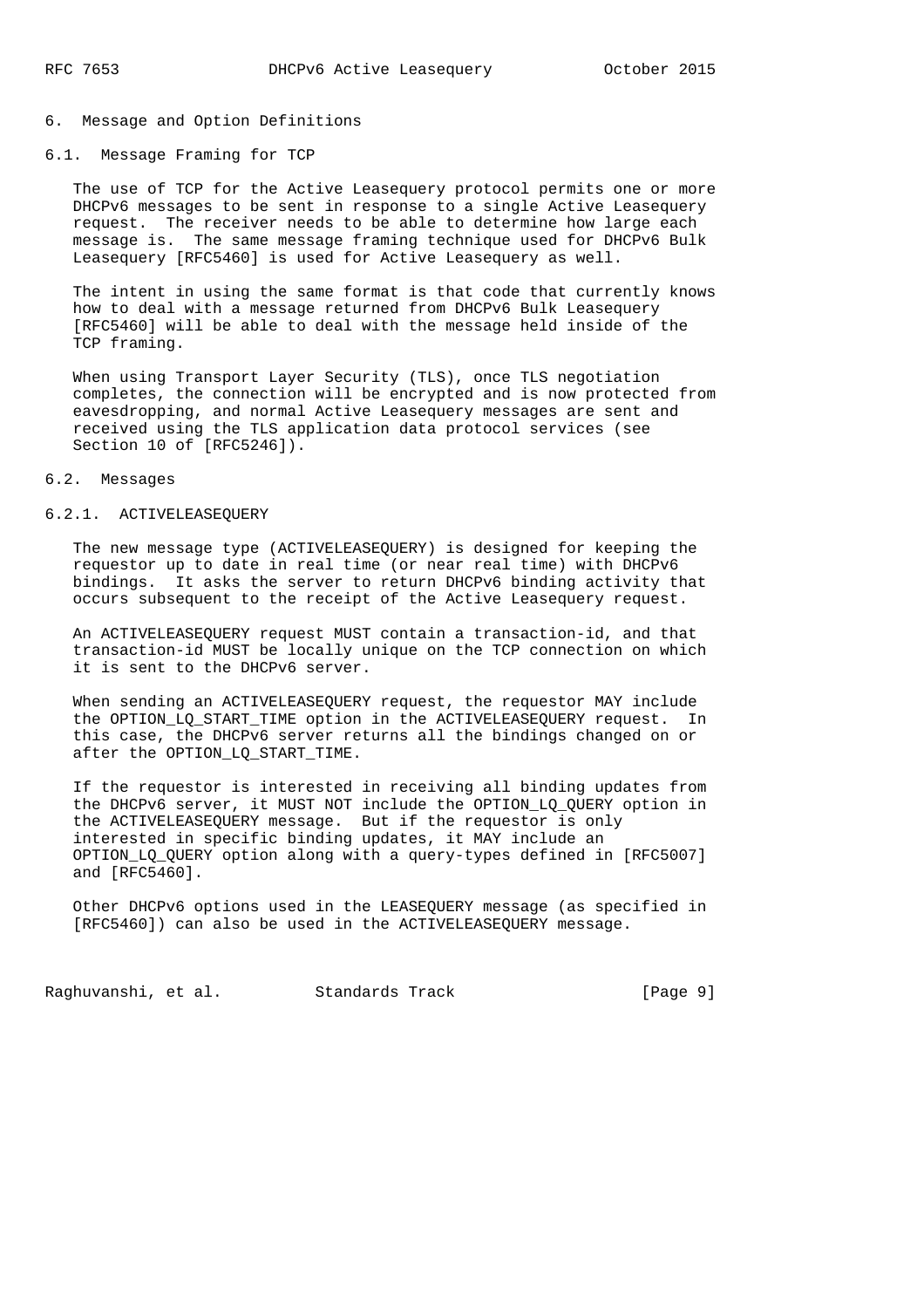## 6.2.2. STARTTLS

 The new message type (STARTTLS) is designed for establishment of a TLS connection between a requestor and a DHCPv6 server. The STARTTLS message SHOULD be sent without any options. Any options received in a STARTTLS message SHOULD be ignored.

More details about this message are specified in Section 8.2.

#### 6.2.3. Response Messages

 The LEASEQUERY-REPLY message is defined in [RFC5007]. The LEASEQUERY-DATA and LEASEQUERY-DONE messages are defined in [RFC5460].

 In an Active Leasequery exchange, a single LEASEQUERY-REPLY message is used to indicate the success or failure of a query and to carry data that do not change in the context of a single query and answer, such as the Server-ID and Client-ID options. If a query is successful, the DHCPv6 server MUST respond to it with exactly one LEASEQUERY-REPLY message. If the server is returning binding data, the LEASEQUERY-REPLY also contains the first client's binding data in an OPTION\_CLIENT\_DATA option. Additional binding data is returned using a LEASEQUERY-DATA message as explained in DHCPv6 Bulk Leasequery [RFC5460]. In case of a query failure, a single LEASEQUERY-REPLY message is returned without any binding data.

## 6.3. Options

New options (OPTION LQ BASE TIME, OPTION LQ START TIME, and OPTION\_LQ\_END\_TIME) are defined as an extension to DHCPv6 Bulk Leasequery [RFC5460]. The reply messages for Active Leasequery use these options along with the options defined in [RFC3315], [RFC5007], and [RFC5460].

## 6.3.1. OPTION\_LQ\_BASE\_TIME

 The OPTION\_LQ\_BASE\_TIME option is the current time the message was created to be sent by the DHCPv6 server to the requestor of the Active or Bulk Leasequery if the requestor asked for the same in an Active or Bulk Leasequery request. This MUST be an absolute time (i.e., seconds since midnight January 1, 2000 UTC). All of the other time-based options in the reply message are relative to this time, including OPTION\_CLT\_TIME [RFC5007]. This time is in the context of the DHCPv6 server that placed this option in a message.

This is an unsigned integer in network byte order.

Raghuvanshi, et al. Standards Track [Page 10]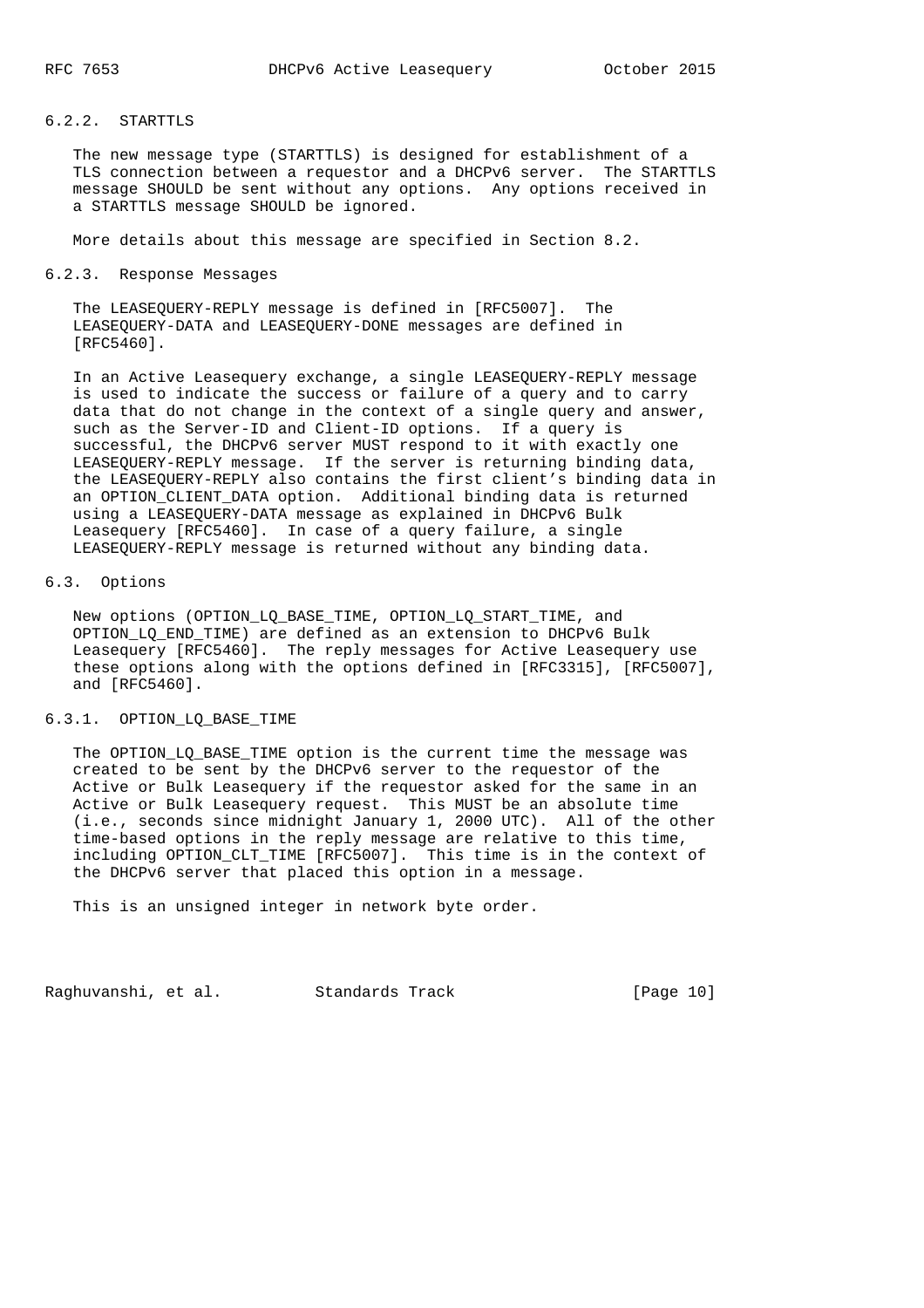The code for this option is 100.

 $0$  1 2 3 0 1 2 3 4 5 6 7 8 9 0 1 2 3 4 5 6 7 8 9 0 1 2 3 4 5 6 7 8 9 0 1 +-+-+-+-+-+-+-+-+-+-+-+-+-+-+-+-+-+-+-+-+-+-+-+-+-+-+-+-+-+-+-+-+ | OPTION\_LQ\_BASE\_TIME | option-len | +-+-+-+-+-+-+-+-+-+-+-+-+-+-+-+-+-+-+-+-+-+-+-+-+-+-+-+-+-+-+-+-+ base-time +-+-+-+-+-+-+-+-+-+-+-+-+-+-+-+-+-+-+-+-+-+-+-+-+-+-+-+-+-+-+-+-+ option-code OPTION\_LQ\_BASE\_TIME (100) option-len 4 base-time DHCPv6 Server Base Time

#### 6.3.2. OPTION\_LQ\_START\_TIME

 The OPTION\_LQ\_START\_TIME option specifies a query start time to the DHCPv6 server. If specified, only bindings that have changed on or after the OPTION\_LQ\_START\_TIME should be included in the response to the query. This option MAY be used in Active or Bulk Leasequery requests made to a DHCPv6 server.

The requestor MUST determine the OPTION LO START TIME using lease information it has received from the DHCPv6 server. This MUST be an absolute time in the DHCPv6 server's context (see Section 8.5).

 Typically (though this is not a requirement), the OPTION\_LQ\_START\_TIME option will contain the value most recently received in an OPTION\_LQ\_BASE\_TIME option by the requestor, as this will indicate the last successful communication with the DHCPv6 server.

This is an unsigned integer in network byte order.

The code for this option is 101.

 $0$  1 2 3 0 1 2 3 4 5 6 7 8 9 0 1 2 3 4 5 6 7 8 9 0 1 2 3 4 5 6 7 8 9 0 1 +-+-+-+-+-+-+-+-+-+-+-+-+-+-+-+-+-+-+-+-+-+-+-+-+-+-+-+-+-+-+-+-+ | OPTION\_LQ\_START\_TIME | option-len | +-+-+-+-+-+-+-+-+-+-+-+-+-+-+-+-+-+-+-+-+-+-+-+-+-+-+-+-+-+-+-+-+ query-start-time +-+-+-+-+-+-+-+-+-+-+-+-+-+-+-+-+-+-+-+-+-+-+-+-+-+-+-+-+-+-+-+-+ option-code OPTION\_LQ\_START\_TIME (101) option-len 4 query-start-time DHCPv6 Server Query Start Time

Raghuvanshi, et al. Standards Track [Page 11]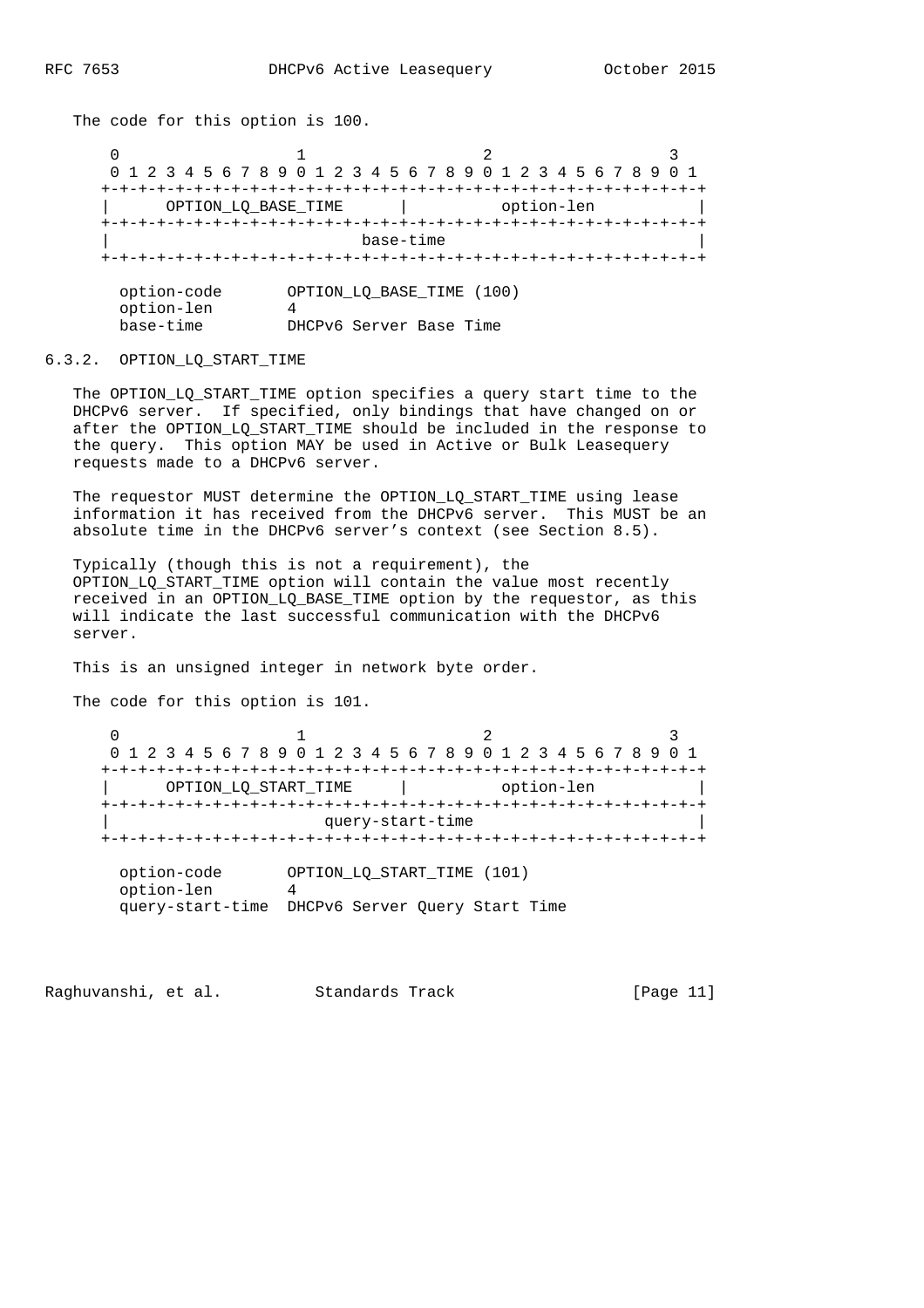## 6.3.3. OPTION\_LQ\_END\_TIME

The OPTION LQ END TIME option specifies a query end time to the DHCPv6 server. If specified, only bindings that have changed on or before the OPTION\_LQ\_END\_TIME should be included in the response to the query. This option MAY be used in a Bulk Leasequery request, but it MUST NOT be used in an Active Leasequery request.

The requestor MUST determine the OPTION LO END TIME based on lease information it has received from the DHCPv6 server. This MUST be an absolute time in the context of the DHCPv6 server.

 In the absence of information to the contrary, the requestor SHOULD assume that the time context of the DHCPv6 server is identical to the time context of the requestor (see Section 8.5).

This is an unsigned integer in network byte order.

The code for this option is 102.

 $0$  1 2 3 0 1 2 3 4 5 6 7 8 9 0 1 2 3 4 5 6 7 8 9 0 1 2 3 4 5 6 7 8 9 0 1 +-+-+-+-+-+-+-+-+-+-+-+-+-+-+-+-+-+-+-+-+-+-+-+-+-+-+-+-+-+-+-+-+ | OPTION\_LQ\_END\_TIME | option-len | +-+-+-+-+-+-+-+-+-+-+-+-+-+-+-+-+-+-+-+-+-+-+-+-+-+-+-+-+-+-+-+-+ query-end-time +-+-+-+-+-+-+-+-+-+-+-+-+-+-+-+-+-+-+-+-+-+-+-+-+-+-+-+-+-+-+-+-+ option-code OPTION\_LQ\_END\_TIME (102) option-len 4 query-end-time DHCPv6 Server Query End Time

## 6.4. Connection and Transmission Parameters

 Active Leasequery uses the same port configuration as DHCPv6 Bulk Leasequery [RFC5460]. It also uses the other transmission parameters (BULK\_LQ\_DATA\_TIMEOUT and BULK\_LQ\_MAX\_CONNS) as defined in [RFC5460].

 This section presents a table of values used to control Active Leasequery behavior, including recommended defaults. Implementations MAY make these values configurable. However, configuring too-small timeout values may lead to harmful behavior both to this application and to other traffic in the network. As a result, timeout values smaller than the default values SHOULD NOT be used.

Raghuvanshi, et al. Standards Track [Page 12]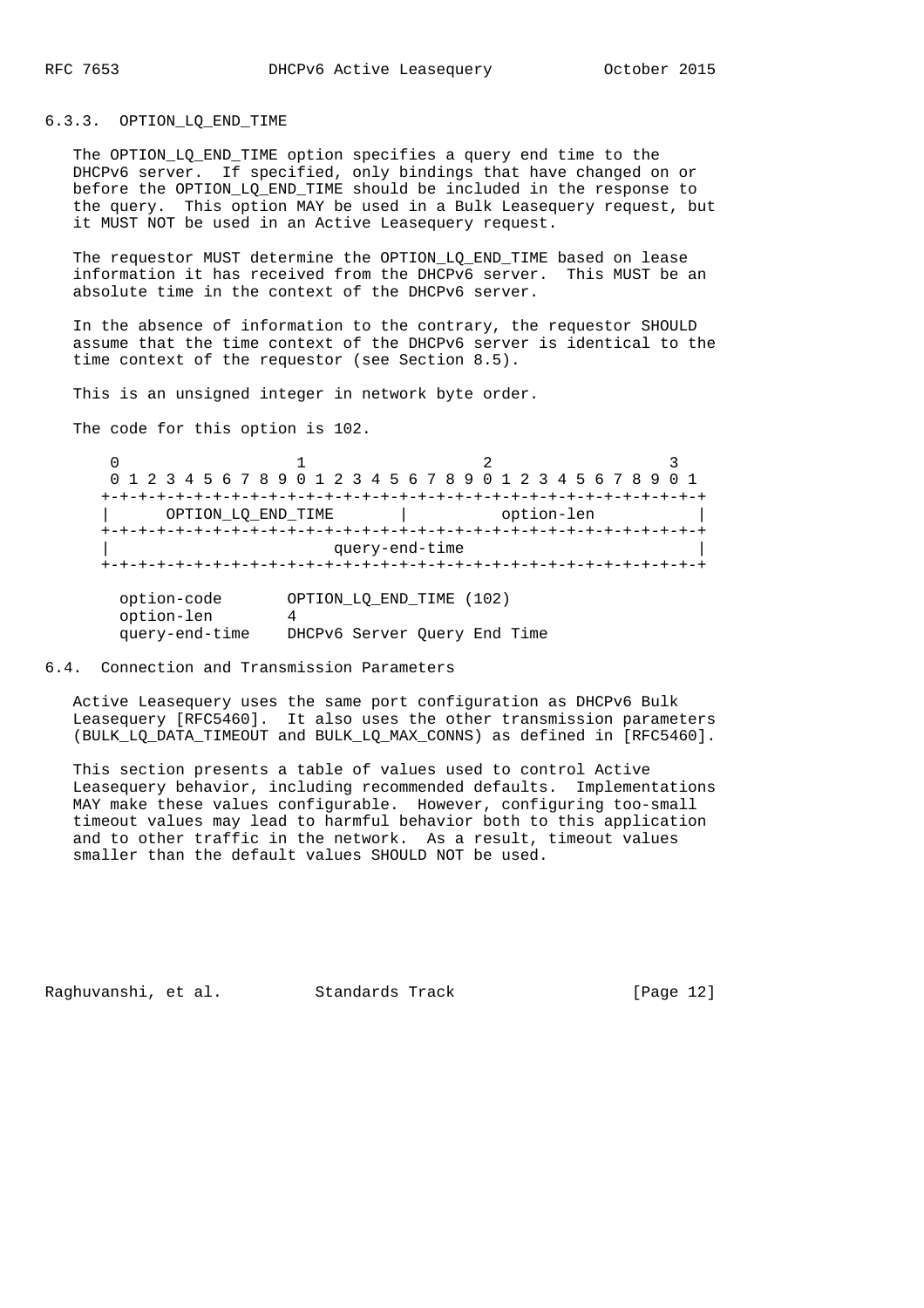| Parameter              | Default    | Description                          |
|------------------------|------------|--------------------------------------|
| ACTIVE_LQ_RCV_TIMEOUT  | 120 secs   | Active Leasequery receive<br>timeout |
| ACTIVE LO SEND TIMEOUT | $120$ secs | Active Leasequery send<br>timeout    |
| ACTIVE LO IDLE TIMEOUT | 60 secs    | Active Leasequery idle<br>timeout    |

## 7. Information Communicated by Active Leasequery

 While the information communicated by a DHCPv6 Bulk Leasequery [RFC5460] is taken directly from the DHCPv6 server's lease state database, the information communicated by an Active Leasequery is real-time information. As such, it is the information that is currently associated with a particular binding in the DHCPv6 server's lease state database.

 This is of significance, because if the Active Leasequery requestor runs slowly or the requestor disconnects from the DHCPv6 server and then reconnects with an OPTION\_LQ\_START\_TIME option (signaling a catch-up operation), the information communicated to the Active Leasequery requestor is only the most current information from the DHCPv6 server's lease state database.

 The requestor of an Active Leasequery MUST NOT assume that every lease state change is communicated across an Active Leasequery connection. Even if the Active Leasequery requestor remains connected, the DHCPv6 server is only required to transmit information about a binding that is current when the message is created and handed off to the TCP stack to send to the requestor.

 If the TCP connection blocks and the DHCPv6 server is waiting to send information down the connection, when the connection becomes available to be written, the DHCPv6 server MAY create the message to send at this time. The current state of the binding will be sent, and any transition in state or other information that occurred while the TCP connection was blocked will be lost.

 Thus, the Active Leasequery protocol does not allow the requestor to build a complete history of every activity on every lease. An effective history of the important state changes for a lease can be created if the parameters of the DHCPv6 server are tuned to take into account the requirements of an Active Leasequery requestor. For instance, the period after the expiration or release of a binding could be configured long enough (say several minutes, well more than

Raghuvanshi, et al. Standards Track [Page 13]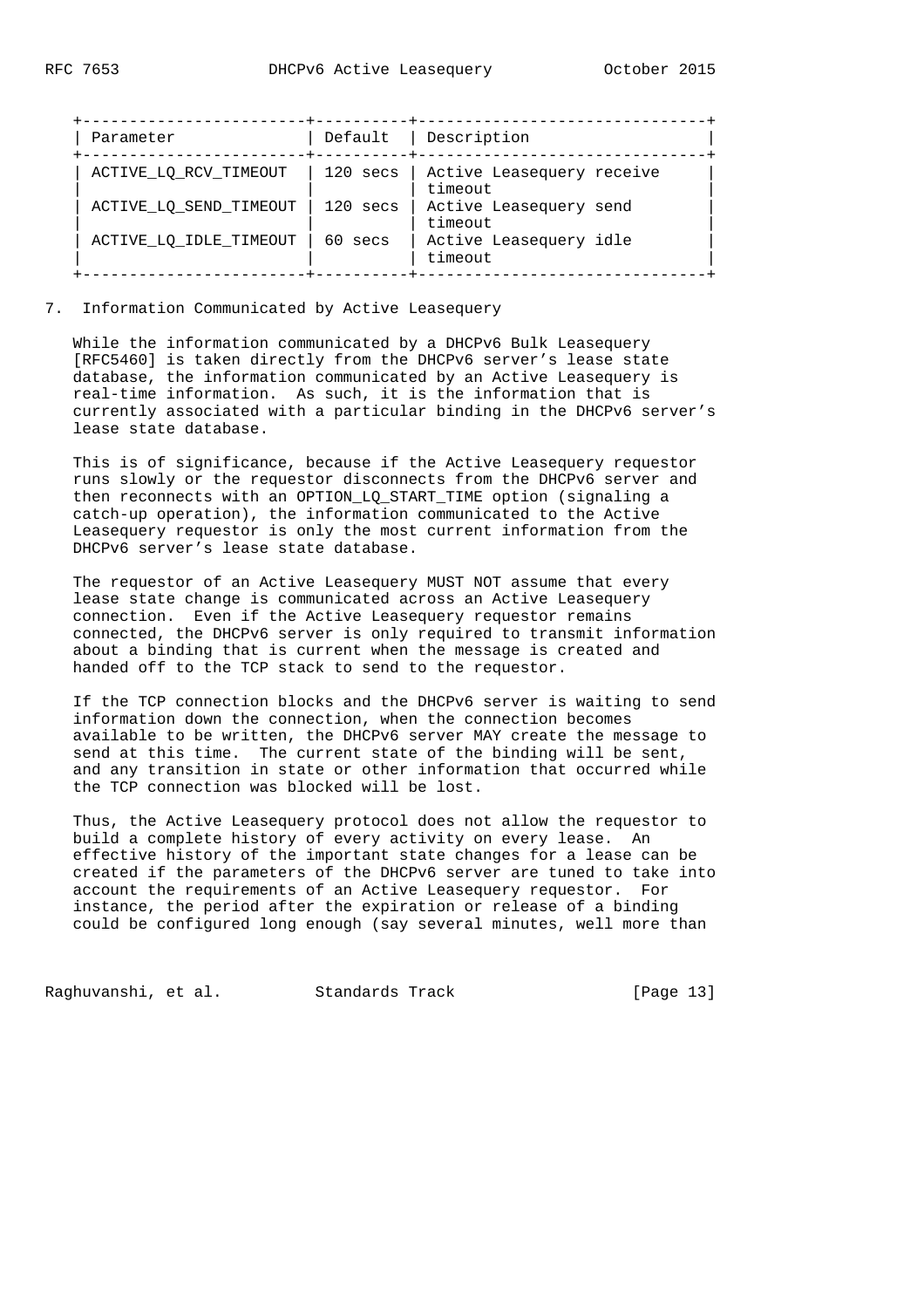the receive timeout), so that an Active Leasequery requestor would be less likely to miss any changes in the binding.

#### 8. Requestor Behavior

#### 8.1. General Processing

 A requestor attempts to establish a TCP connection to a DHCPv6 server in order to initiate an Active Leasequery exchange. If the attempt fails, the requestor MAY retry. Retries should not be more frequent than one every ACTIVE\_LQ\_IDLE\_TIMEOUT. See Section 6.4.

 If an Active Leasequery is terminated prematurely by a LEASEQUERY- DONE with a DHCPv6 status code (carried in an OPTION\_STATUS\_CODE option) of QueryTerminated or by the failure of the connection over which it was being submitted, the requestor MAY retry the request after the creation of a new connection. Retries should not be more frequent than one every ACTIVE\_LQ\_IDLE\_TIMEOUT. See Section 6.4.

 Messages from the DHCPv6 server come as multiple responses to a single ACTIVELEASEQUERY message. Thus, each ACTIVELEASEQUERY request MUST have a transaction-id unique on the connection on which it is sent, and all of the messages that come as a response to it contain the same transaction-id as the request.

## 8.2. Initiating a Connection

 A requestor SHOULD be able to operate in either insecure or secure mode. This MAY be a feature that is administratively controlled.

 When operating in insecure mode, the requestor SHOULD proceed to send an ACTIVELEASEQUERY message after the establishment of a TCP connection.

 When operating in secure mode, the requestor MUST attempt to negotiate a TLS [RFC5246] connection over the TCP connection. If this negotiation fails, the requestor MUST close the TCP connection. The recommendations in [RFC7525] SHOULD be followed when negotiating this connection.

 A requestor requests the establishment of a TLS connection by sending the STARTTLS message to the DHCPv6 server as the first message over the TCP connection. This message indicates to the DHCPv6 server that a TLS connection over this TCP connection is desired. There are four possibilities after the requestor sends the STARTTLS message to the DHCPv6 server:

1. No response from the DHCPv6 server.

Raghuvanshi, et al. Standards Track [Page 14]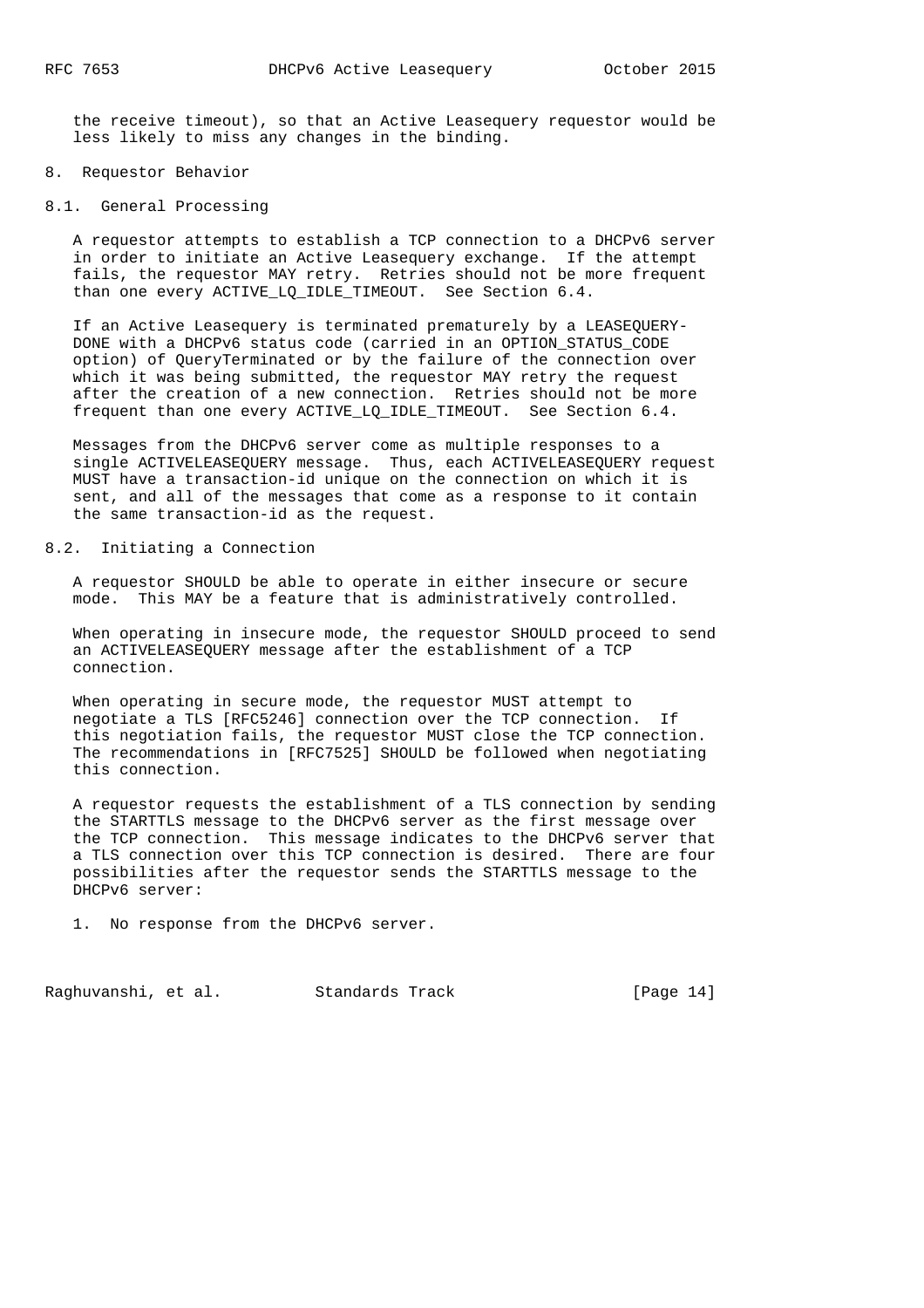- 2. The DHCPv6 server closes the TCP connection after it receives the STARTTLS message.
- 3. The DHCPv6 server responds with a REPLY [RFC3315] message with a DHCPv6 status code of TLSConnectionRefused.
- 4. The DHCPv6 server responds with a REPLY [RFC3315] message without a DHCPv6 status code, indicating success.

 In any of the first three possibilities, the DHCPv6 server can be assumed to not support TLS. In this case, the requestor MUST close the TCP connection.

 In the final possibility, where the DHCPv6 server has responded with a REPLY message without a DHCPv6 status code in response to the requestor's STARTTLS message, the requestor SHOULD initiate the exchange of the messages involved in a TLS handshake [RFC5246]. During the TLS handshake, the requestor MUST validate the DHCPv6 server's digital certificate.

 If the handshake exchange yields a functioning TLS connection, then the requestor SHOULD transmit an ACTIVELEASEQUERY request over that TLS connection and use that TLS connection for all further interactions in which it engages with the DHCPv6 server over this TCP connection.

 If the handshake exchange does not yield a functioning TLS connection, then the requestor MUST close the TCP connection.

## 8.3. Forming an Active Leasequery

 Active Leasequery is designed to create a long-lived connection between the requestor and the DHCPv6 server processing the active query. The DHCPv6 server SHOULD send binding information back across this connection with minimal delay after it learns of the binding information. It learns about bindings either because it makes the bindings itself or because it has received information about a binding from another server.

 An important capability of Active Leasequery is the ability of the requestor to specify that some recent data be sent immediately to the requestor in parallel with the transmission of the ongoing binding information in more or less real time. This capability is used in order to allow an Active Leasequery requestor to recover missed information in the event that it temporarily loses connectivity with the DHCPv6 server processing a previous Active Leasequery.

Raghuvanshi, et al. Standards Track [Page 15]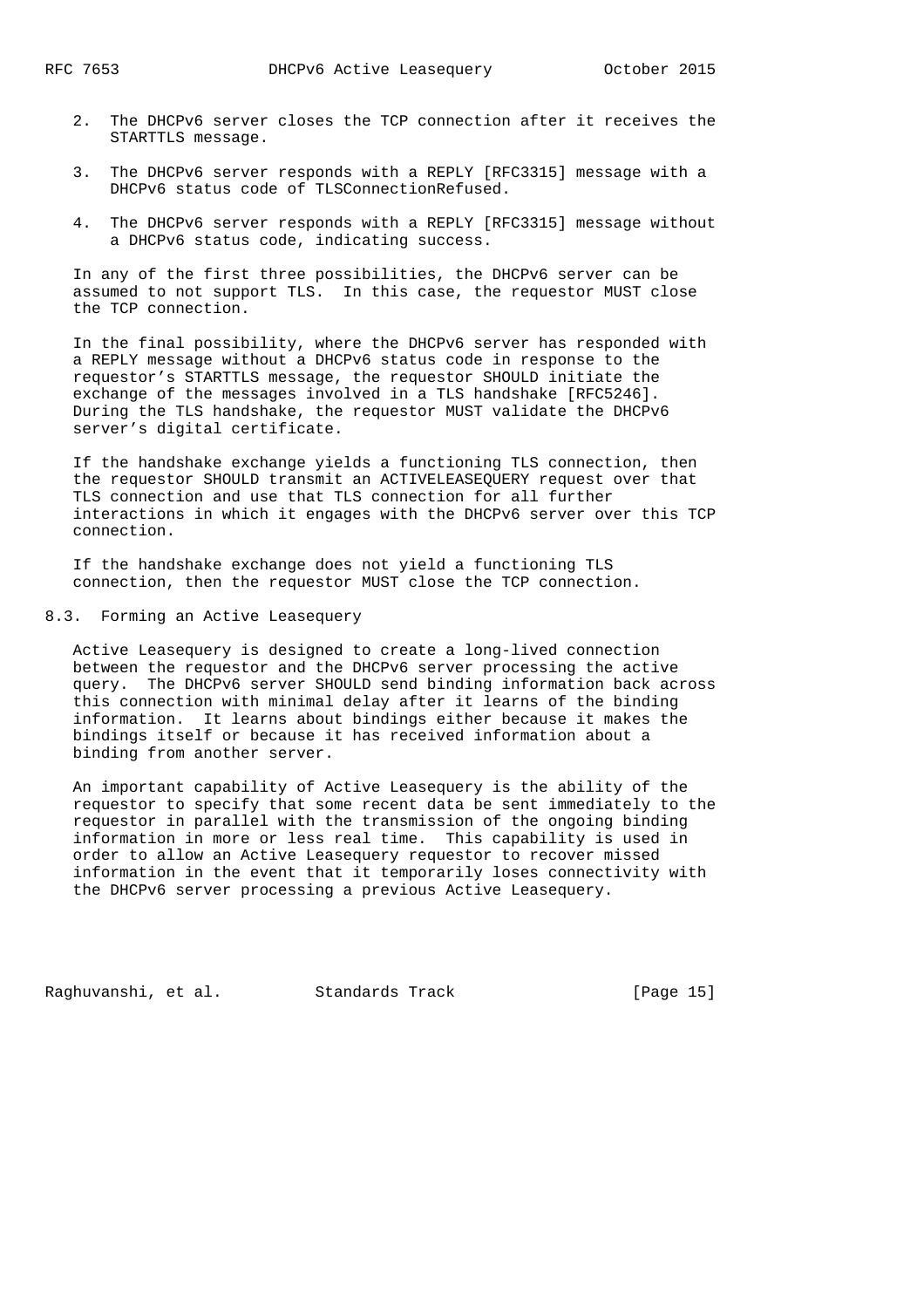This capability is enabled by the transmission of an OPTION\_LQ\_BASE\_TIME option with each Leasequery reply sent as the result of a previous Active Leasequery. The requestor SHOULD keep track of the highest base-time received from a particular DHCPv6 server over an Active Leasequery connection, and in the event that the requestor finds it necessary (for whatever reason) to reestablish an Active Leasequery connection to that DHCPv6 server, the requestor SHOULD place this highest base-time value into an OPTION LQ START TIME option in the new Active Leasequery request.

 Note that until all of the recent data (catch-up data) has been received, the requestor MUST NOT keep track of the base-time (OPTION\_LQ\_BASE\_TIME) received in Leasequery reply messages to use later in a subsequent Active Leasequery request.

 If the requestor doesn't wish to request an update of information missed when it was not connected to the DHCPv6 server, then it SHOULD NOT include the OPTION LQ START TIME option in the Active Leasequery request.

 If the TCP connection becomes blocked or stops being writable while the requestor is sending its query, the requestor SHOULD terminate the connection after BULK\_LQ\_DATA\_TIMEOUT. We make this recommendation to allow requestors to control the period of time they are willing to wait before abandoning a connection, independent of notifications from the TCP implementations they may be using.

## 8.4. Processing Active Replies

 The requestor attempts to read a DHCPv6 LEASEQUERY-REPLY message from the TCP connection. If the stream of replies becomes blocked, the requestor SHOULD terminate the connection after ACTIVE\_LQ\_RCV\_TIMEOUT and MAY begin retry processing if configured to do so.

 The requestor examines the LEASEQUERY-REPLY message and determines how to proceed. Message validation rules are specified in DHCPv6 Leasequery [RFC5007] and DHCPv6 Bulk Leasequery [RFC5460]. If the reply contains a DHCPv6 status code (carried in an OPTION\_STATUS\_CODE option), the requestor should follow the recommendations in [RFC5007].

 Note that the connection resulting from accepting an Active Leasequery request may be long-lived and may not have data transferring continuously during its lifetime. Therefore, the DHCPv6 server SHOULD send a LEASEQUERY-DATA message without binding data (OPTION\_CLIENT\_DATA) every ACTIVE\_LQ\_IDLE\_TIMEOUT seconds (default 60) in order for the requestor to know that the connection remains alive. This approach is followed only when connection is idle (i.e.,

Raghuvanshi, et al. Standards Track [Page 16]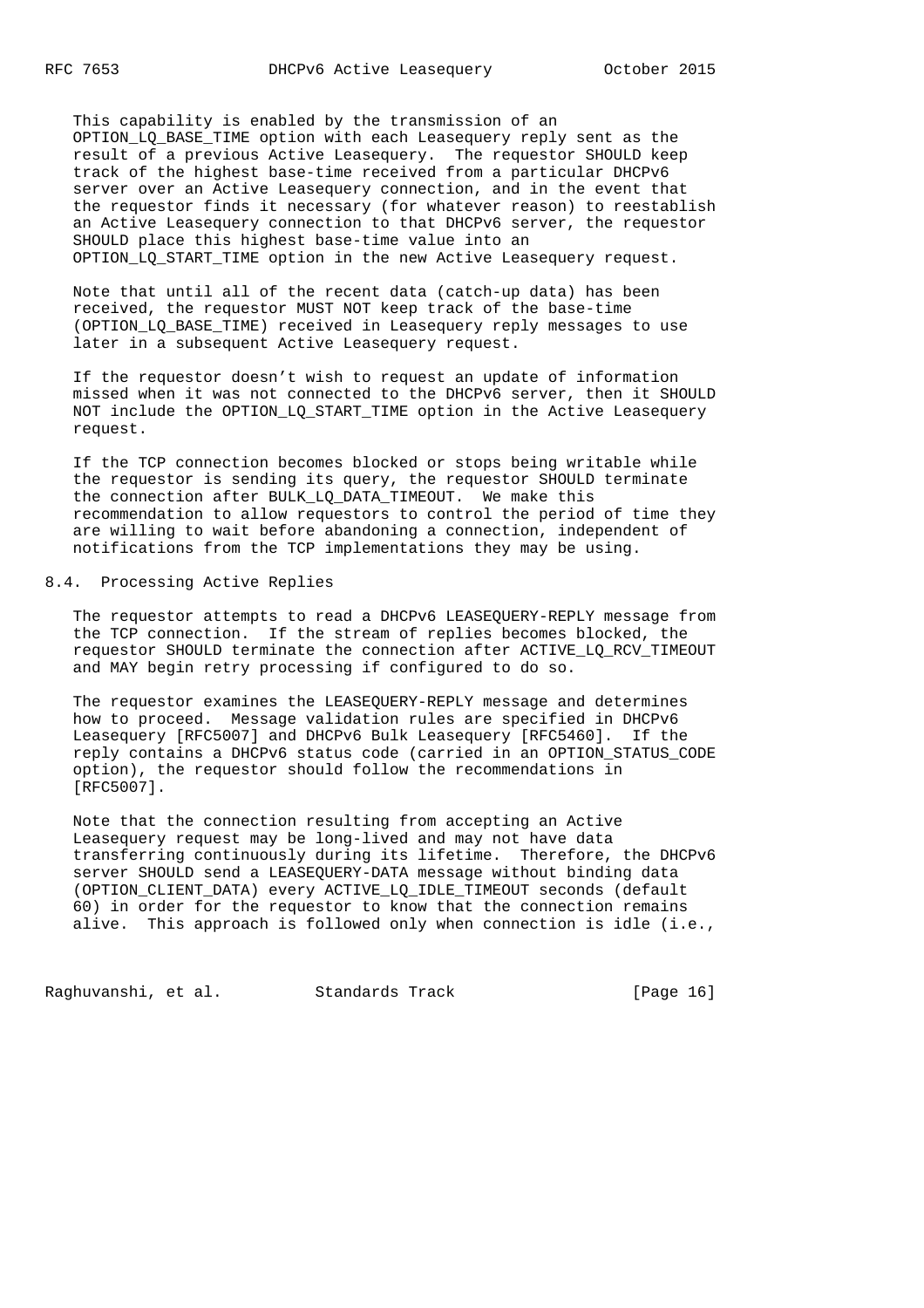server has no binding data to send). During a normal exchange of binding data, receiving a LEASEQUERY-DATA message signifies that connection is active. Note that the default for ACTIVE\_LQ\_RCV\_TIMEOUT is 120 seconds, twice the value of the ACTIVE\_LQ\_IDLE\_TIMEOUT's default of 60 seconds, which drives the DHCPv6 server to send messages. Thus, ACTIVE LQ RCV TIMEOUT controls how sensitive the requestor is to delays by the DHCPv6 server in sending updates or LEASEQUERY-DATA messages.

 A single Active Leasequery can and usually will result in a large number of replies. The requestor MUST be prepared to receive more than one reply with transaction-ids matching a single ACTIVELEASEQUERY message from a single DHCPv6 server.

 An Active Leasequery has two regimes: during the catch-up phase (if any) and after any catch-up phase. If the Active Leasequery was requested with an OPTION\_LQ\_START\_TIME option, the Active Leasequery starts out in the catch-up phase. See Section 8.4.1 for information on processing during the catch-up phase, as well as how to determine when the catch-up phase is complete.

 The updates sent by the DHCPv6 server during the catch-up phase are not in the order that the lease state data was updated. Therefore, the OPTION LQ BASE TIME option from messages during this phase MUST NOT be saved and used to compute the subsequent ACTIVELEASEQUERY message's OPTION\_LQ\_START\_TIME option.

 After the catch-up phase, or during the entire series of messages received as the response to an Active Leasequery request with no OPTION\_LQ\_START\_TIME (and therefore no catch-up phase), the OPTION\_LQ\_BASE\_TIME option of the most recent message SHOULD be saved as a record of the most recent time that data was received. This base-time (in the context of the DHCPv6 server) can be used in a subsequent Active Leasequery message's OPTION\_LQ\_START\_TIME after a loss of the Active Leasequery connection.

 The LEASEQUERY-DONE message MAY unilaterally terminate a successful Active Leasequery request that is currently in progress in the event that the DHCPv6 server determines that it cannot continue processing an Active Leasequery request. For example, when a server is requested to shut down, it SHOULD send a LEASEQUERY-DONE message with a DHCPv6 status code of QueryTerminated and include the OPTION\_LQ\_BASE\_TIME option in the message. This MUST be the last message on that connection, and once the message has been transmitted, the server MUST close the connection.

 After receiving LEASEQUERY-DONE with a QueryTerminated status from a server, the requestor MAY close the TCP connection to that server.

Raghuvanshi, et al. Standards Track [Page 17]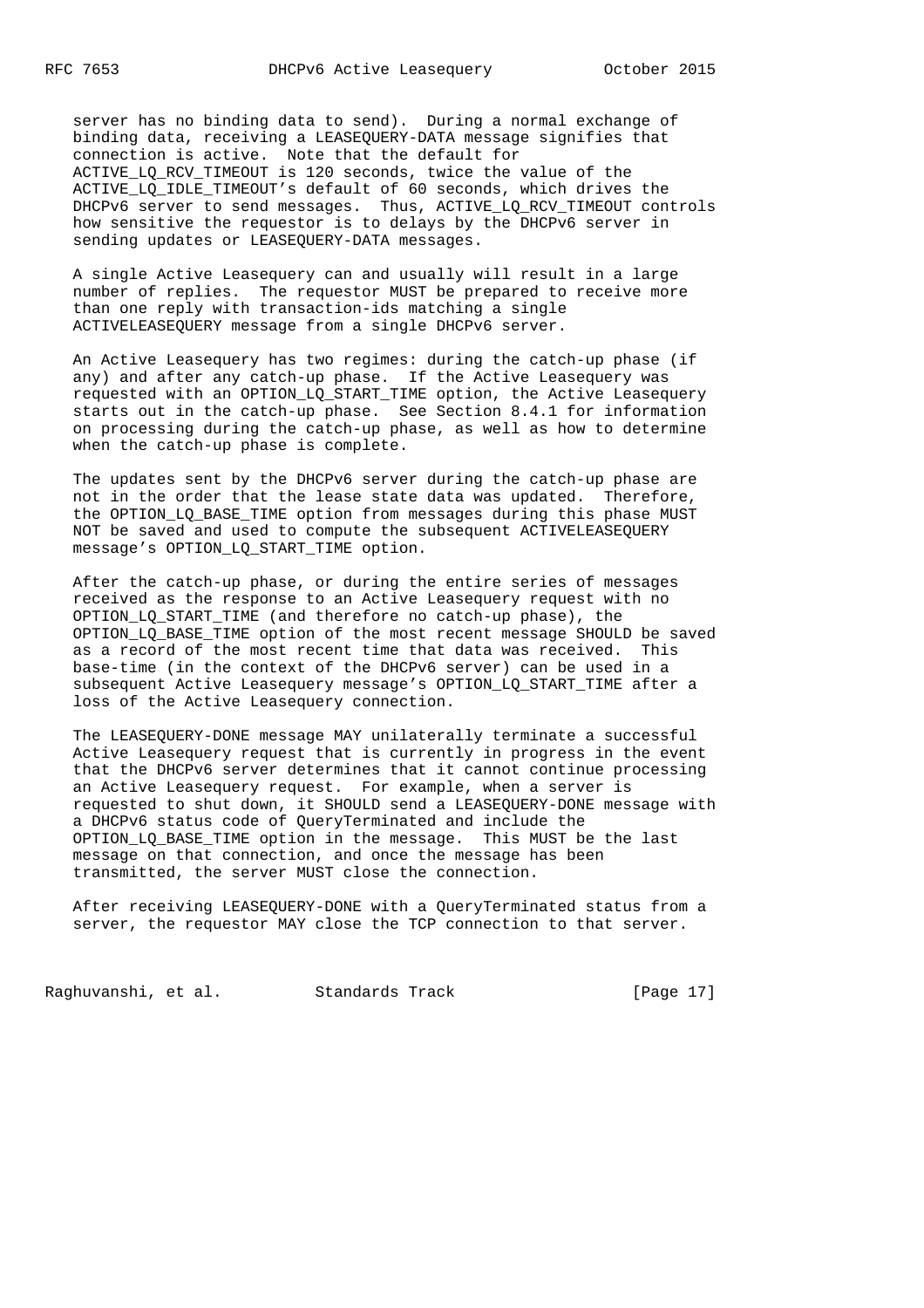8.4.1. Processing Replies from a Request Containing an OPTION\_LQ\_START\_TIME

 If the Active Leasequery was requested with an OPTION\_LQ\_START\_TIME option, the DHCPv6 server will attempt to send information about all bindings that changed since the time specified in the OPTION\_LQ\_START\_TIME. This is the catch-up phase of the Active Leasequery processing. The DHCPv6 server MAY also send information about real-time binding updates over the same connection. Thus, the catch-up phase can run in parallel with the normal updates generated by the Active Leasequery request.

 A DHCPv6 server MAY keep only a limited amount of time-ordered information available to respond to an Active Leasequery request containing an OPTION\_LQ\_START\_TIME option. Thus, it is possible that the time specified in the OPTION\_LQ\_START\_TIME option represents a time not covered by the time-ordered information kept by the DHCPv6 server. In such case, when there is not enough data saved in the DHCPv6 server to satisfy the request specified by the OPTION\_LQ\_START\_TIME option, the DHCPv6 server will reply immediately with a LEASEQUERY-REPLY message with a DHCPv6 status code of DataMissing with a base-time option equal to the server's current time. This will signal the end of the catch-up phase, and the only updates that will subsequently be received on this connection are the real-time updates from the Active Leasequery request.

 If there is enough data saved to satisfy the request, then LEASEQUERY-REPLY (with OPTION\_STATUS\_CODE of Success or reply without the OPTION\_STATUS\_CODE option) and LEASEQUERY-DATA messages will begin to arrive from the DHCPv6 server. Some of these messages will be related to the OPTION\_LQ\_START\_TIME request and be part of the catch-up phase. Some of these messages will be real-time updates of binding changes taking place in the DHCPv6 server. In general, there is no way to determine the source of each message.

 The updates sent by the DHCPv6 server during the catch-up phase are not in the order that the binding data was updated. Therefore, until the catch-up phase is complete, the latest base-time value received from a DHCPv6 server processing an Active Leasequery request cannot be reset from the incoming messages (and used in a subsequent Active Leasequery's query-start-time option), because to do so would compromise the ability to recover lost information if the Active Leasequery were to terminate prior to the completion of the catch-up phase.

 The requestor will know that the catch-up phase is complete when the DHCPv6 server transmits a LEASEQUERY-DATA message with the DHCPv6 status code of CatchUpComplete (or a LEASEQUERY-REPLY message with a

Raghuvanshi, et al. Standards Track [Page 18]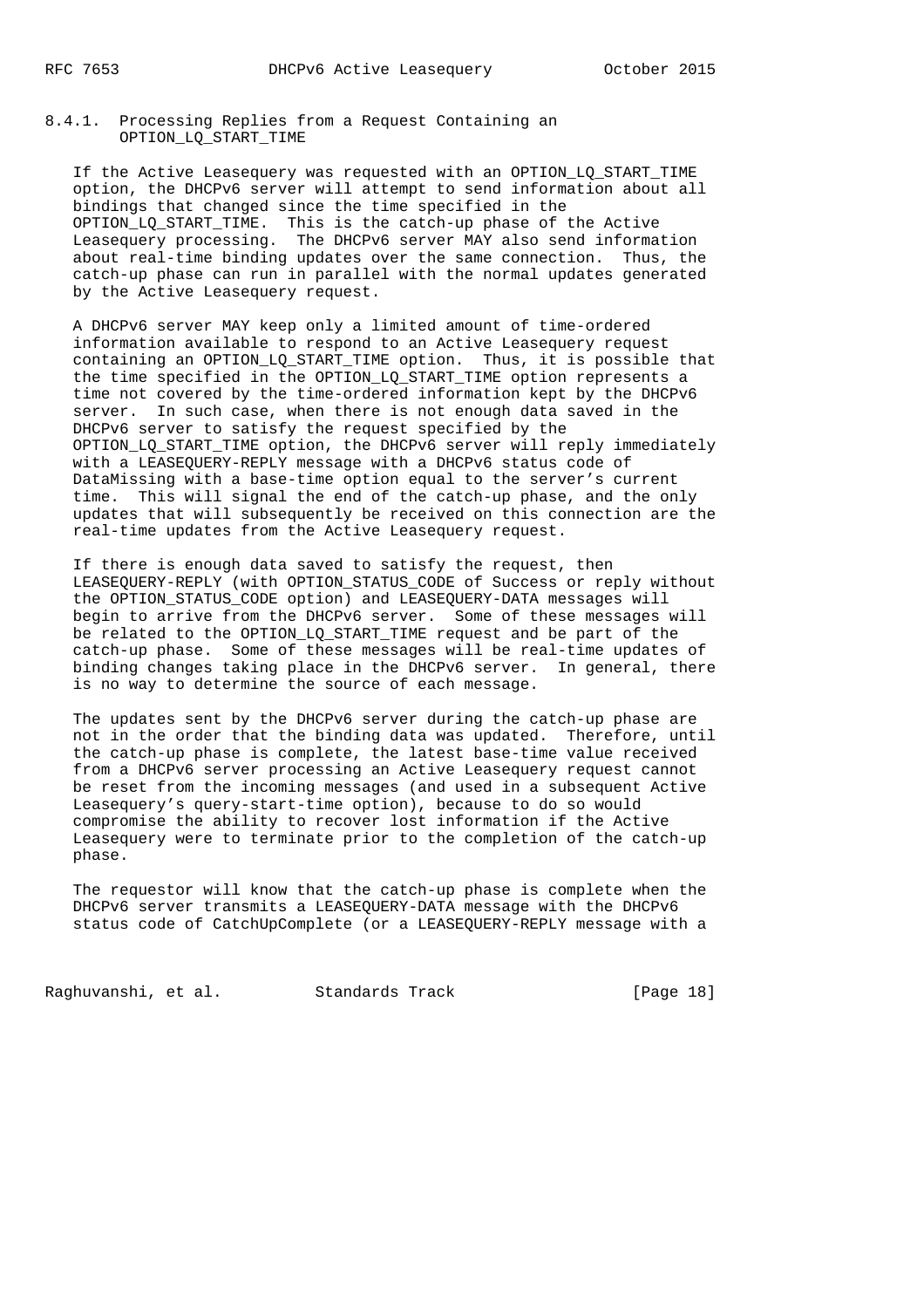DHCPv6 status code of DataMissing, as discussed above). Once this message is transmitted, all additional LEASEQUERY-DATA messages will relate to real-time ("new") binding changes in the DHCPv6 server.

 As discussed in Section 8.4, the requestor SHOULD keep track of the latest base-time option value received over a particular connection, to be used in a subsequent Active Leasequery request, but only if the catch-up phase is complete. Prior to the completion of the catch-up phase, if the connection should go away or if the requestor receives a LEASEQUERY-DONE message, then when it reconnects, it MUST use the base-time value from the previous connection and not any base-time value received from the recently closed connection.

 In the event that there was enough data available to the DHCPv6 server to begin to satisfy the request implied by the OPTION\_LQ\_START\_TIME option but during the processing of that data, the server found that it was unable to continue (during transmission, the aging algorithm causes [some of] the saved data to become unavailable), the DHCPv6 server will terminate the catch-up phase of processing immediately by sending a LEASEQUERY-DATA message with a DHCPv6 status code of DataMissing and with a base-time option of the current time.

 The requestor MUST NOT assume that every individual state change of every binding during the period from the time specified in the OPTION\_LQ\_START\_TIME and the present is replicated in an Active Leasequery  $reply$  message. The requestor MAY assume that at least one Active Leasequery reply message will exist for every binding that had one or more changes of state during the period specified by the OPTION LQ START TIME and the current time. The last message for each binding will contain the state at the current time, and there can be one or more messages concerning a single binding during the catch-up phase of processing.

 Bindings can change multiple times while the requestor is not connected (that is, during the time from the OPTION\_LQ\_START\_TIME to the present). The requestor will only receive information about the current state of the binding, not information about each state change that occurred during the period from the OPTION\_LQ\_START\_TIME to the present.

 If the LEASEQUERY-REPLY or LEASEQUERY-DATA message containing a DHCPv6 status code of DataMissing is received and the requestor is interested in keeping its database up to date with respect to the current state of bindings in the DHCPv6 server, then the requestor SHOULD issue a Bulk Leasequery request to recover the information missing from its database. This Bulk Leasequery request SHOULD include an OPTION\_LQ\_START\_TIME option with the same value as the

Raghuvanshi, et al. Standards Track [Page 19]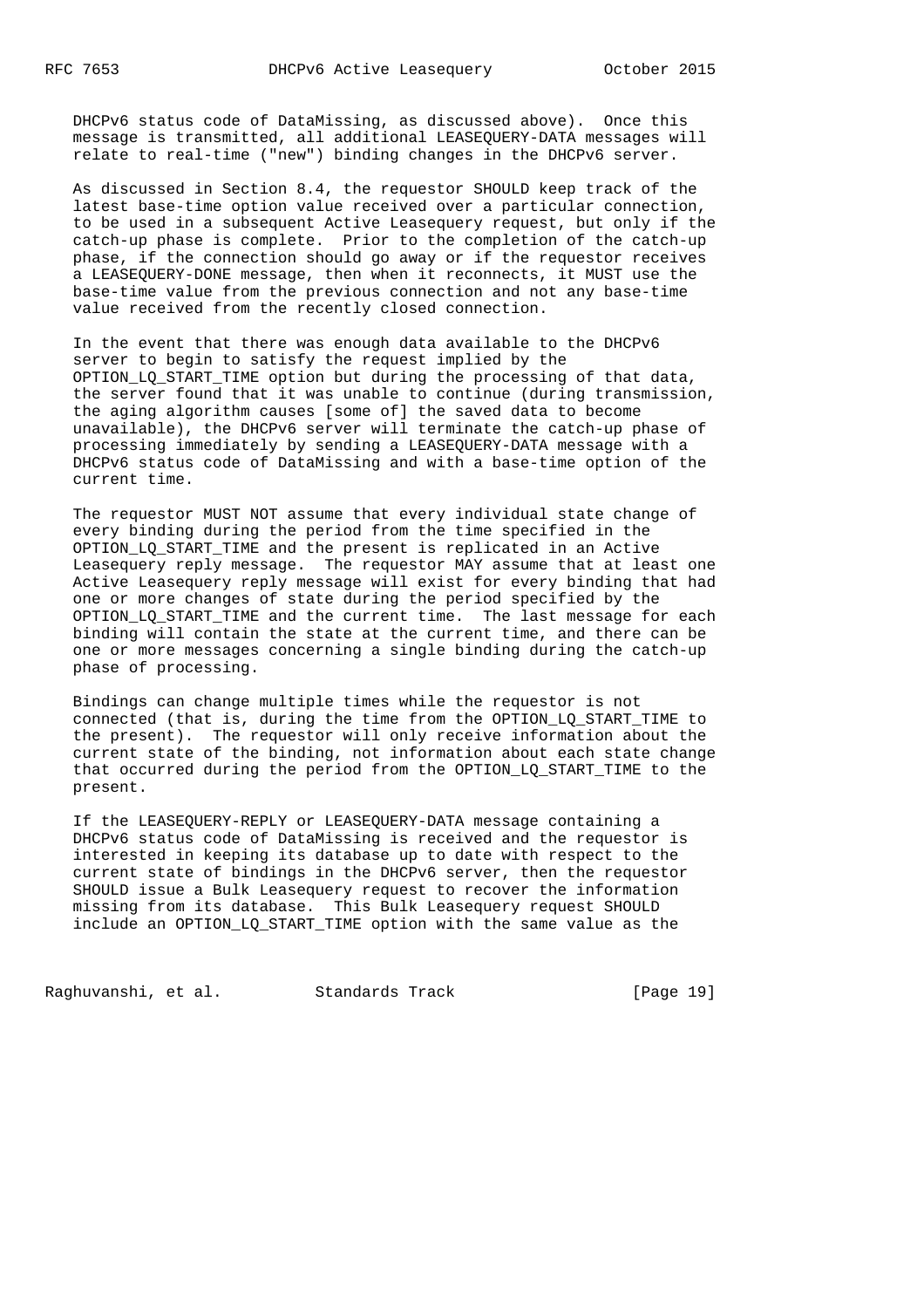OPTION\_LQ\_START\_TIME option previously included in the Active Leasequery responses from the DHCPv6 server and an OPTION\_LQ\_END\_TIME option equal to the OPTION\_LQ\_BASE\_TIME option returned by the DHCPv6 server in the LEASEQUERY-REPLY or LEASEQUERY-DATA message with the DHCPv6 status code of DataMissing.

 Typically, the requestor would have one connection open to a DHCPv6 server for an Active Leasequery request and possibly one additional connection open for a Bulk Leasequery request to the same DHCPv6 server to fill in the data that might have been missed prior to the initiation of the Active Leasequery. The Bulk Leasequery connection would typically run to completion and be closed, leaving one Active Leasequery connection open to a single DHCPv6 server.

## 8.5. Processing Time Values in Leasequery Messages

 Active or Bulk Leasequery requests can be made to a DHCPv6 server whose absolute time may not be synchronized with the local time of the requestor. Thus, there are at least two time contexts in even the simplest Active or Bulk Leasequery response.

 If the requestor of an Active or Bulk Leasequery is saving the data returned in some form, it has a requirement to store a variety of time values; some of these will be time in the context of the requestor, and some will be time in the context of the DHCPv6 server.

 When receiving an Active or Bulk Leasequery reply message from the DHCPv6 server, the message will contain an OPTION\_LQ\_BASE\_TIME option. The time contained in this OPTION\_LQ\_BASE\_TIME option is in the context of the DHCPv6 server. As such, it is an ideal time to save and use as input to an Active or Bulk Leasequery message in the OPTION\_LQ\_START\_TIME or OPTION\_LQ\_END\_TIME options should the requestor need to ever issue an Active or Bulk Leasequery message using these options as part of a later query, since these options require a time in the context of the DHCPv6 server.

 In addition to saving the OPTION\_LQ\_BASE\_TIME for possible future use in the OPTION\_LQ\_START\_TIME or OPTION\_LQ\_END\_TIME options, the OPTION\_LQ\_BASE\_TIME option is used as part of the conversion of the other times in the Leasequery message to values that are meaningful in the context of the requestor.

 In systems whose clocks are synchronized, perhaps using the Network Time Protocol (NTP), the clock skew will usually be zero, which is not only acceptable, but desired.

Raghuvanshi, et al. Standards Track [Page 20]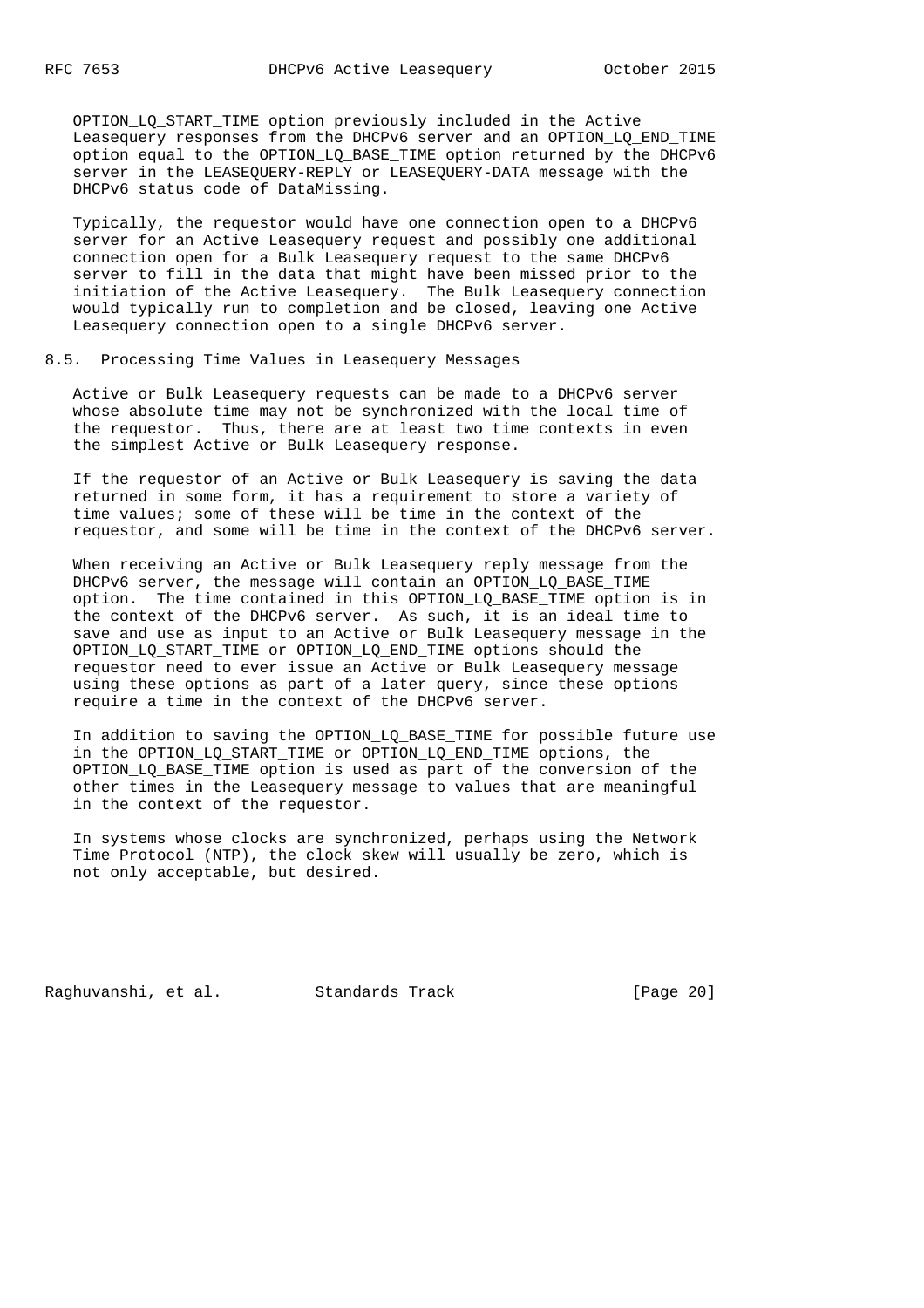## 8.6. Examples

 These examples illustrate what a series of queries and responses might look like. These are only examples -- there is no requirement that these sequences must be followed.

## 8.6.1. Query Failure

 This example illustrates the message flows in case the DHCPv6 server identifies that it cannot accept and/or process an Active Leasequery request from the requestor. This could be because of various reasons (i.e., UnknownQueryType, MalformedQuery, NotConfigured, NotAllowed, and NotSupported).

| Client                        | Server                                           |  |
|-------------------------------|--------------------------------------------------|--|
|                               |                                                  |  |
| ACTIVELEASEOUERY xid 1 -----> |                                                  |  |
|                               | $\leftarrow---$ LEASEOUERY-REPLY xid 1 (w/error) |  |

#### 8.6.2. Data Missing on Server

 This example illustrates the message flows in case the DHCPv6 server identifies that it does not have enough data saved to satisfy the request specified by the OPTION\_LQ\_START\_TIME option.

 In this case, the DHCPv6 server will reply immediately with a LEASEQUERY-REPLY message with a DHCPv6 status code of DataMissing with a base-time option equal to the server's current time. This will signal the end of the catch-up phase, and the only updates that will subsequently be received on this connection are the real-time updates from the Active Leasequery request.

| Client                        | Server                                  |
|-------------------------------|-----------------------------------------|
|                               |                                         |
| ACTIVELEASEOUERY xid 2 -----> |                                         |
|                               | <----- LEASEQUERY-REPLY xid 2 (w/error) |
|                               | <----- LEASEQUERY-DATA xid 2            |
|                               | <----- LEASEQUERY-DATA xid 2            |
|                               | <----- LEASEQUERY-DATA xid 2            |
|                               |                                         |

## 8.6.3. Successful Query

 This example illustrates the message flows in case of successful query processing by the DHCPv6 server.

 In this case, the DHCPv6 server will reply immediately with a LEASEQUERY-REPLY message (with OPTION\_STATUS\_CODE of Success or reply without OPTION\_STATUS\_CODE option), followed by binding data in

Raghuvanshi, et al. Standards Track [Page 21]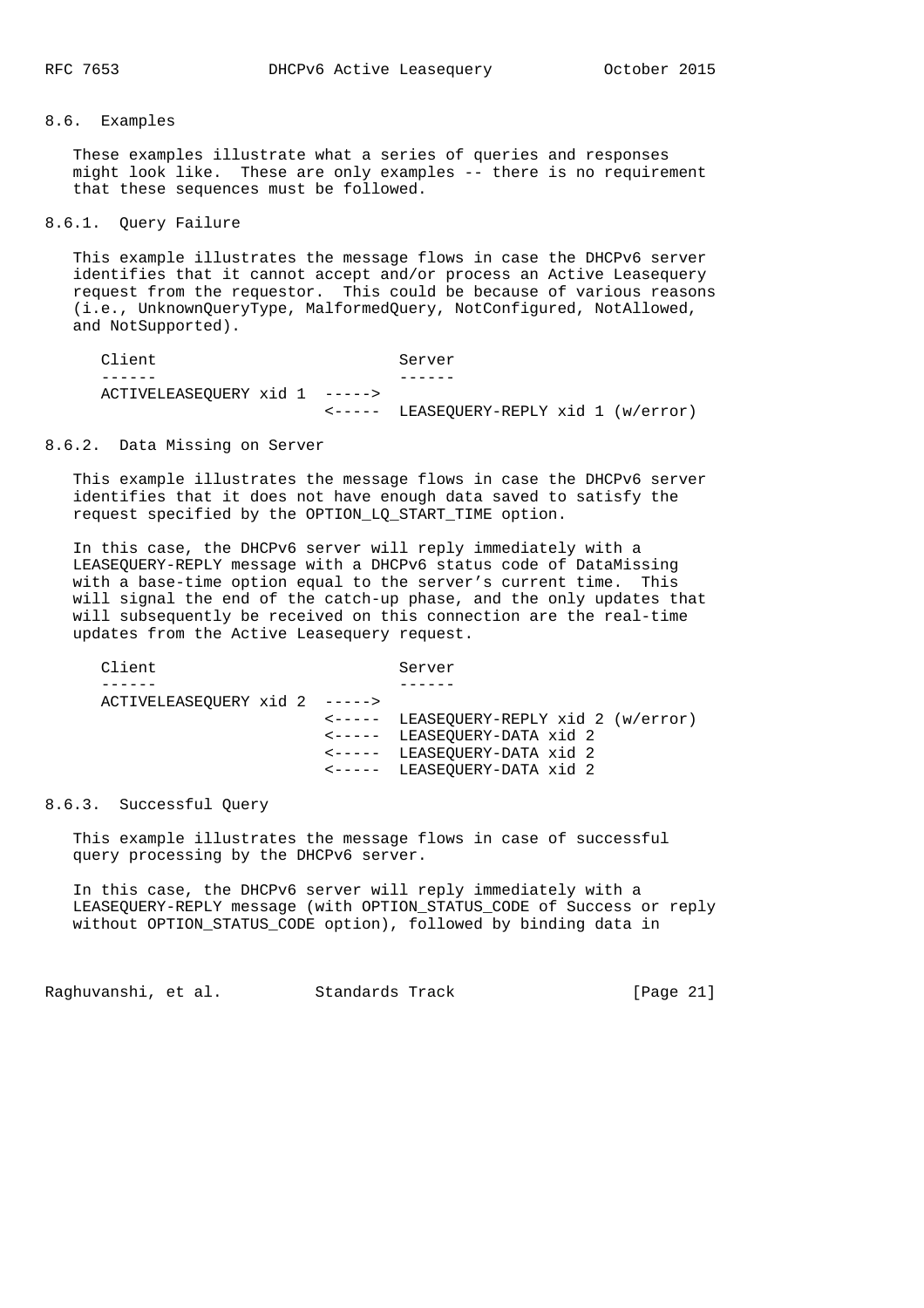LEASEQUERY-DATA messages. In case the DHCPv6 server wants to abort an in-process request and terminate the connection due to some reason, it sends LEASEQUERY-DONE with an error code present in the OPTION\_STATUS\_CODE option.

| Client                        | Server                                 |
|-------------------------------|----------------------------------------|
|                               |                                        |
| ACTIVELEASEQUERY xid 3 -----> |                                        |
|                               | <----- LEASEQUERY-REPLY xid 3          |
|                               | <----- LEASEQUERY-DATA xid 3           |
|                               | <----- LEASEQUERY-DATA xid 3           |
|                               | <----- LEASEQUERY-DATA xid 3           |
|                               | <----- LEASEQUERY-DATA xid 3           |
|                               | <----- LEASEQUERY-DONE xid 3 (w/error) |

### 8.7. Closing Connections

 The requestor or DHCPv6 Leasequery server MAY close its end of the TCP connection at any time. The requestor MAY choose to retain the connection if it intends to issue additional queries. Note that this requestor behavior does not guarantee that the connection will be available for additional queries: the server might decide to close the connection based on its own configuration.

# 9. Server Behavior

 A DHCPv6 server that supports Active Leasequery MUST support DHCPv6 Bulk Leasequery [RFC5460] along with the updates mentioned in this document.

## 9.1. Accepting Connections

 DHCPv6 servers that implement DHCPv6 Active Leasequery listen for incoming TCP connections. The approach used in accepting the requestor's connection is the same as specified in DHCPv6 Bulk Leasequery [RFC5460], with the exception that support for Active Leasequery MUST NOT be enabled by default and MUST require an explicit configuration step to be performed before it will operate.

 DHCPv6 servers SHOULD be able to operate in either insecure or secure mode. This MAY be a mode that is administratively controlled, where the server will require a TLS connection to operate or will only operate without a TLS connection. In either case, operation in insecure mode MUST NOT be the default, even if operation in secure mode is not supported. Operation in insecure mode MUST always require an explicit configuration step, separate from the configuration step required to enable support for Active Leasequery.

Raghuvanshi, et al. Standards Track [Page 22]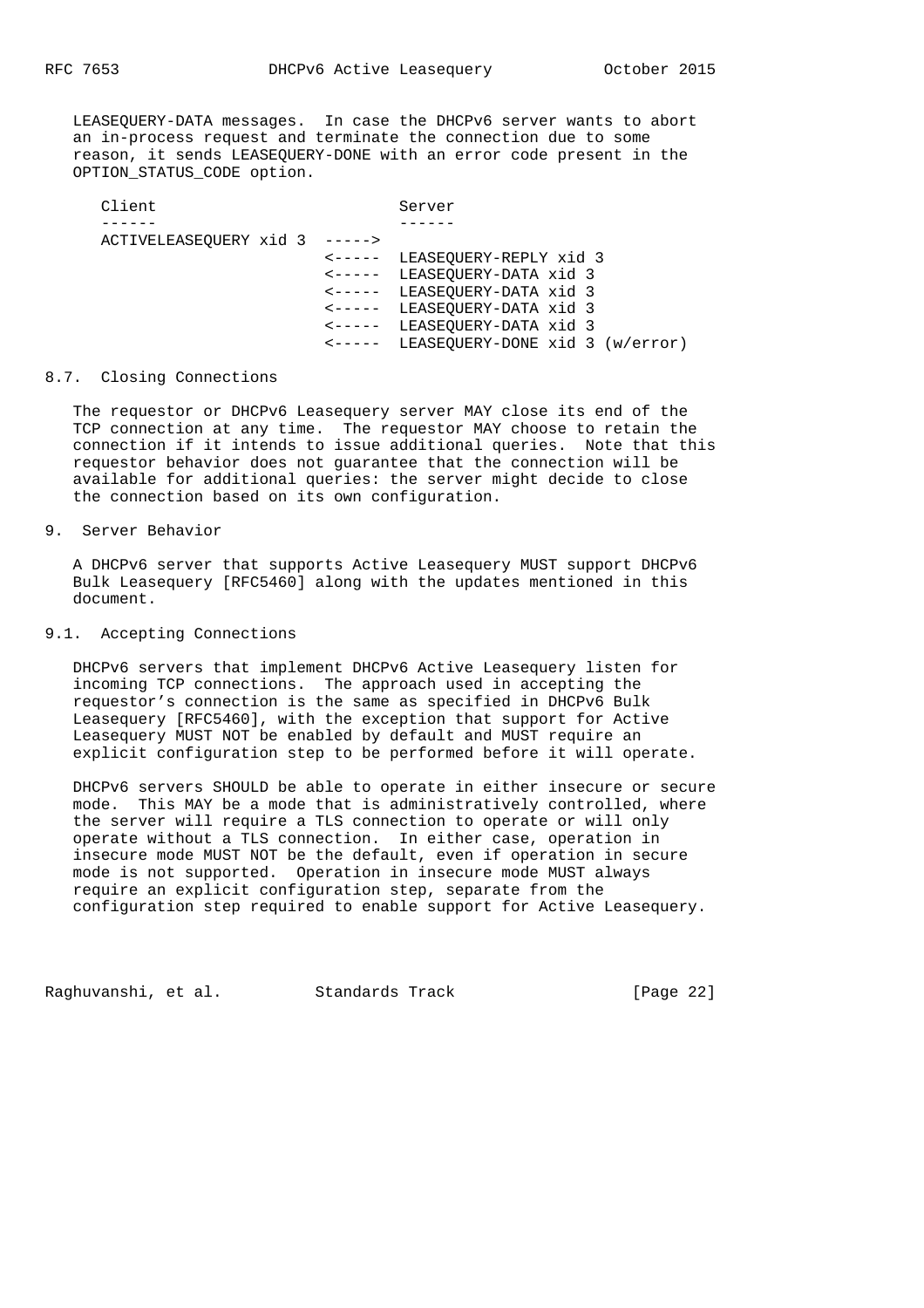When operating in insecure mode, the DHCPv6 server simply waits for the requestor to send the Active Leasequery request after the establishment of a TCP connection. If it receives a STARTTLS message, it MUST respond with a REPLY [RFC3315] message with a DHCPv6 status code of TLSConnectionRefused.

 When operating in secure mode, DHCPv6 servers MUST support TLS [RFC5246] to protect the integrity and privacy of the data transmitted over the TCP connection. When operating in secure mode, DHCPv6 servers MUST be configurable with regard to which requestors they will communicate. The certificate presented by a requestor when initiating the TLS connection is used to distinguish between acceptable and unacceptable requestors.

 When operating in secure mode, the DHCPv6 server MUST begin to negotiate a TLS connection with a requestor who asks for one and MUST close the TCP connections that are not secured with TLS or for which the requestor's certificate is deemed unacceptable. The recommendations in [RFC7525] SHOULD be followed when negotiating a TLS connection.

 A requestor will request a TLS connection by sending a STARTTLS as the first message over a newly created TCP connection. If the DHCPv6 server supports TLS connections and has not been configured to not allow them on this link, the DHCPv6 server MUST respond to this STARTTLS message by sending a REPLY [RFC3315] message without a DHCPv6 status code back to the requestor. This indicates to the requestor that the DHCPv6 server will support the negotiation of a TLS connection over this existing TCP connection.

 If for some reason the DHCPv6 server cannot support a TLS connection or has been configured to not support a TLS connection, then it SHOULD send a REPLY message with a DHCPv6 status code of TLSConnectionRefused back to the requestor.

 In the event that the DHCPv6 server sends a REPLY message without a DHCPv6 status code option included (which indicates success), the requestor is supposed to initiate a TLS handshake [RFC5246] (see Section 8.2). During the TLS handshake, the DHCPv6 server MUST validate the requestor's digital certificate. In addition, the digital certificate presented by the requestor is used to decide if this requestor is allowed to perform an Active Leasequery. If this requestor's certificate is deemed unacceptable, the server MUST abort the creation of the TLS connection.

 All TLS connections established between a requestor and a DHCPv6 server for the purposes of supporting Active Leasequery MUST be mutually authenticated.

Raghuvanshi, et al. Standards Track [Page 23]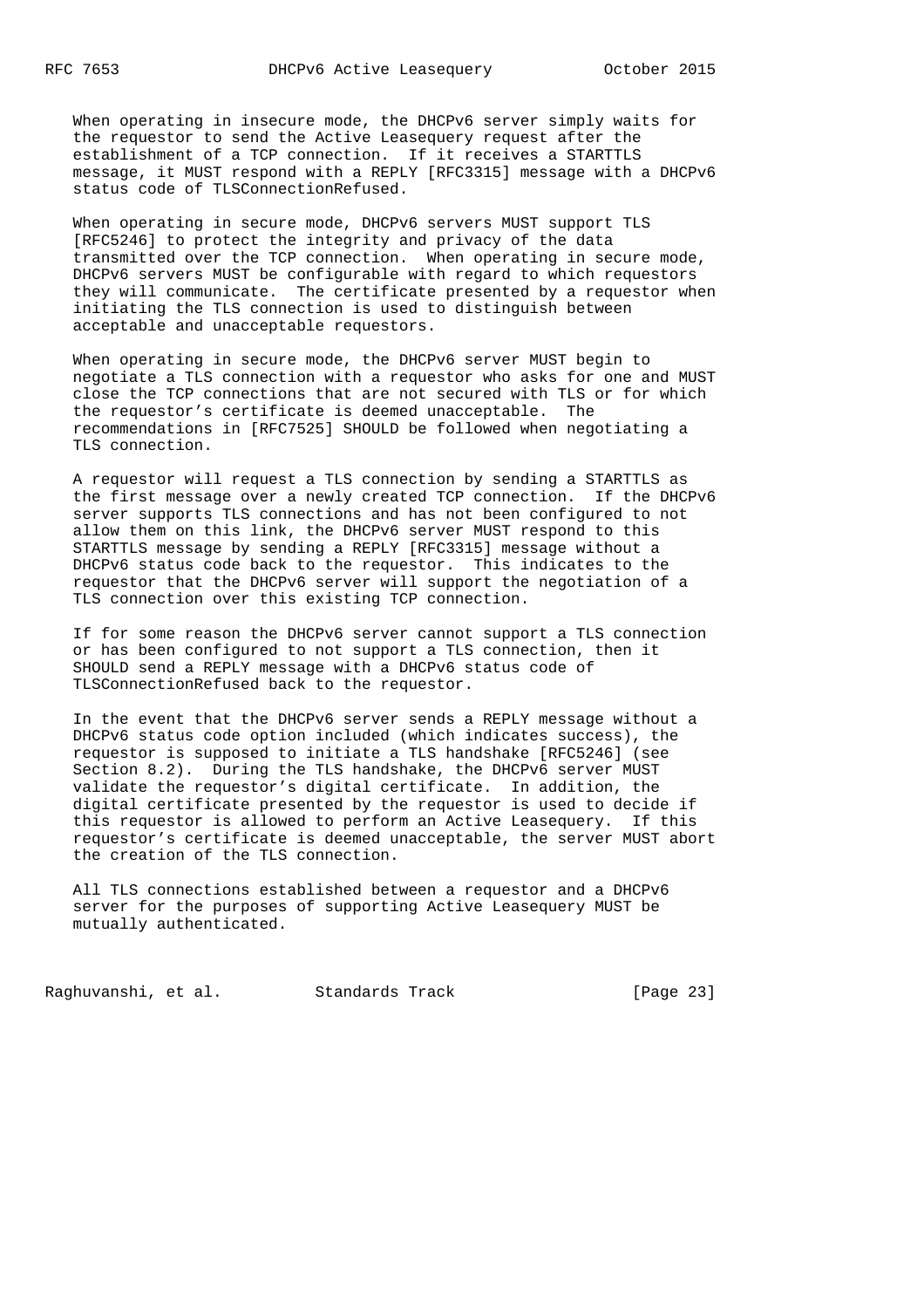If the TLS handshake is not successful in creating a TLS connection, the server MUST close the TCP connection.

9.2. Rejecting Connections

 Servers that do not implement DHCPv6 Active and Bulk Leasequery SHOULD NOT listen for incoming TCP connections for these requests.

 If the DHCPv6 server supporting Bulk Leasequery and not Active Leasequery receives an Active Leasequery request, it SHOULD send a LEASEQUERY-REPLY with a DHCPv6 status code of NotSupported. It SHOULD close the TCP connection after this error is signaled.

## 9.3. Replying to an Active Leasequery

 The DHCPv6 Leasequery [RFC5007] specification describes the initial construction of LEASEQUERY-REPLY messages. Use of the LEASEQUERY- REPLY and LEASEQUERY-DATA messages to carry multiple bindings is described in DHCPv6 Bulk Leasequery [RFC5460]. Message transmission and framing for TCP is described in Section 6.1.

 If the connection becomes blocked while the server is attempting to send reply messages, the server SHOULD terminate the TCP connection after ACTIVE\_LQ\_SEND\_TIMEOUT. This timeout governs for how long the DHCPv6 server is prepared to wait for the requestor to read and process enough information to unblock the TCP connection. The default is two minutes, which means that if more than two minutes goes by without the requestor reading enough information to unblock the TCP connection, the DHCPv6 server SHOULD close the TCP connection.

 If the DHCPv6 server encounters an error during the initial processing of the ACTIVELEASEQUERY message, it SHOULD send a LEASEQUERY-REPLY message containing an error code of some kind in a DHCPv6 status code option. It SHOULD close the connection after this error is signaled.

 If the DHCPv6 server encounters an error during later processing of the ACTIVELEASEQUERY message, it SHOULD send a LEASEQUERY-DONE containing an error code of some kind in a DHCPv6 status code option. It SHOULD close the connection after this error is signaled.

 If the server finds any bindings satisfying a query, it SHOULD send each binding's data in a reply message. The first reply message is a LEASEQUERY-REPLY. The binding data is carried in an OPTION\_CLIENT\_DATA option, as specified in [RFC5007]. The server SHOULD send subsequent bindings in LEASEQUERY-DATA messages, which can avoid redundant data (such as the requestor's Client-ID).

Raghuvanshi, et al. Standards Track [Page 24]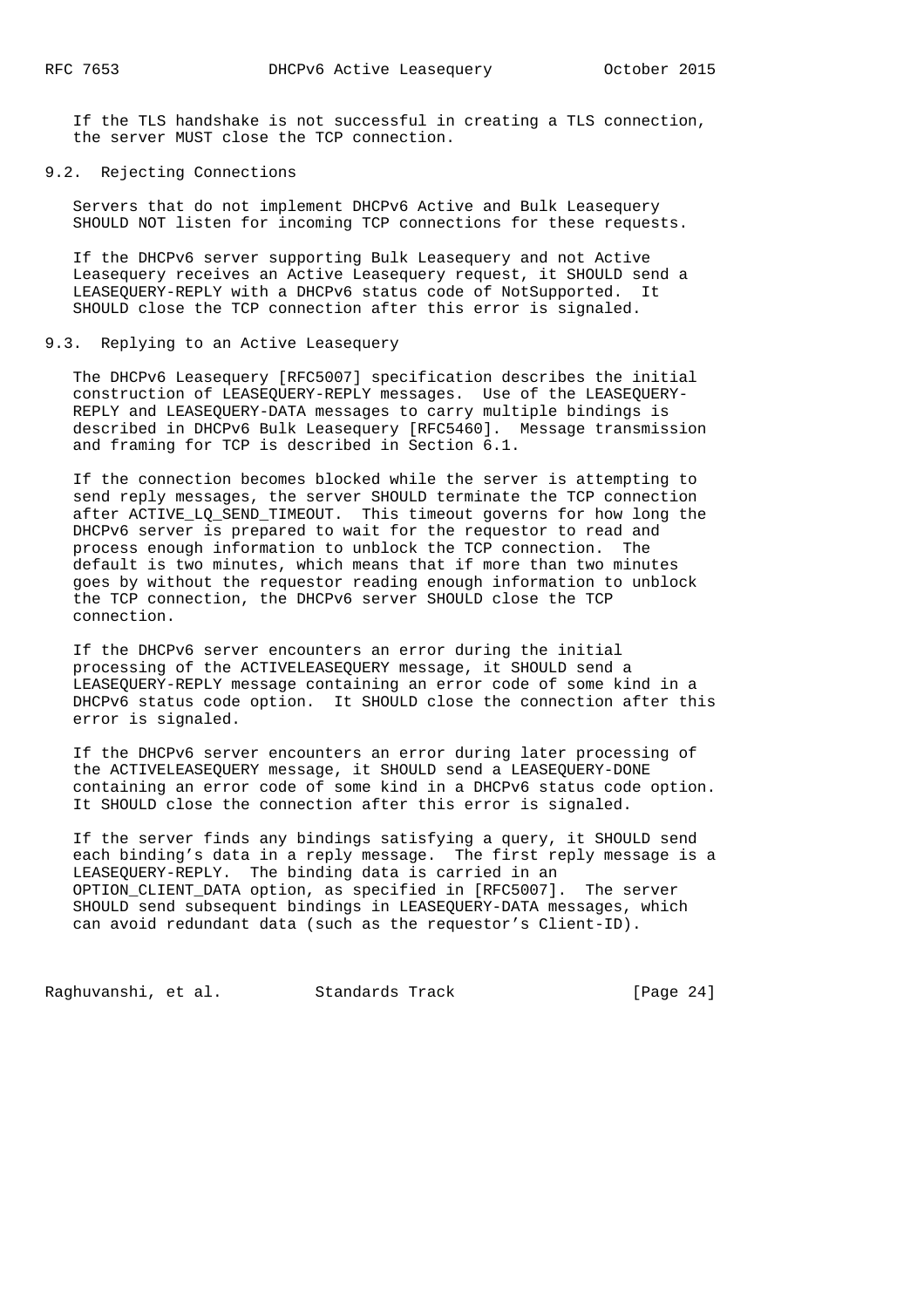Every reply to an Active Leasequery request MUST contain the information specified in replies to a DHCPv6 Bulk Leasequery request [RFC5460], with the exception that a server implementing Active Leasequery SHOULD be able to be configured to prevent specific data items from being sent to the requestor even if these data items were requested in the OPTION\_ORO option.

 Some servers can be configured to respond to a DHCPv6 Leasequery [RFC5007] and DHCPv6 Bulk Leasequery [RFC5460] for an IPv6 binding that is reserved in such a way that it appears that the IPv6 binding is leased to the DHCP client for which it is reserved. These servers SHOULD also respond to an Active Leasequery request with the same information as they would to a Bulk Leasequery request when they first determine that the IPv6 binding is reserved to a DHCP client.

 If an Active Leasequery or Bulk Leasequery request contains the OPTION\_LQ\_BASE\_TIME option code present in OPTION\_ORO, the DHCPv6 server MUST include the OPTION\_LQ\_BASE\_TIME option in every reply for this request. The value for the base-time option is the current absolute time in the DHCPv6 server's context.

 If an Active Leasequery request contains an OPTION\_LQ\_START\_TIME option, it indicates that the requestor would like the DHCPv6 server to send it not only messages that correspond to DHCPv6 binding activity that occurs subsequent to the receipt of the Active Leasequery request, but also messages that correspond to DHCPv6 binding activity that occurred prior to the Active Leasequery request.

 If the OPTION\_LQ\_END\_TIME option appears in an Active Leasequery request, the DHCPv6 server SHOULD send a LEASEQUERY-REPLY message with a DHCPv6 status code of MalformedQuery and terminate the connection.

 In order to implement a meaningful response to this query, the DHCPv6 server MAY keep track of the binding activity and associate changes with particular base-time values from the messages. Then, when requested to do so by an Active Leasequery request containing a OPTION\_LQ\_START\_TIME option, the DHCPv6 server can respond with replies for all binding activity occurring on that OPTION\_LQ\_START\_TIME or later times.

 These replies based on the OPTION\_LQ\_START\_TIME MAY be interleaved with the messages generated due to current binding activity.

Raghuvanshi, et al. Standards Track [Page 25]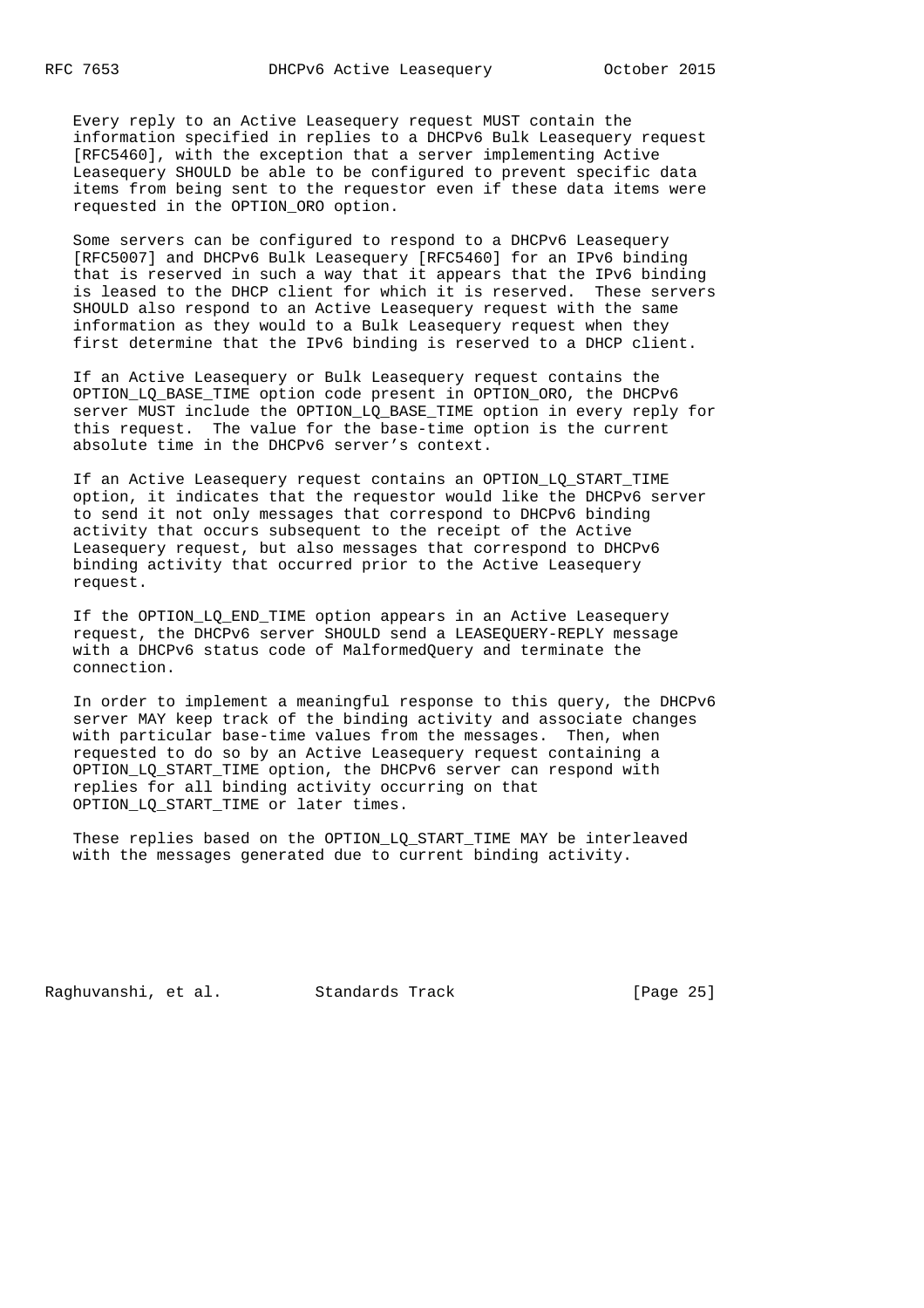Once the transmission of the DHCPv6 Leasequery messages associated with the OPTION\_LQ\_START\_TIME option are complete, a LEASEQUERY-DATA message MUST be sent with a DHCPv6 status code value of CatchUpComplete.

 The DHCPv6 server SHOULD, but is not required to, keep track of a limited amount of previous binding activity. The DHCPv6 server MAY choose to only do this in the event that it has received at least one Active Leasequery request in the past, as to do so will almost certainly entail some utilization of resources that would be wasted if there are no Active Leasequery requestors for this DHCPv6 server. The DHCPv6 server SHOULD make the amount of previous binding activity it retains configurable. There is no requirement on the DHCPv6 server to retain this information over a server restart (or even to retain such information at all).

 Unless there is an error or some requirement to cease processing a Active Leasequery request yielding a LEASEQUERY-DONE message, such as a server shutdown, there will be no LEASEQUERY-DONE message at the conclusion of the Active Leasequery processing because that processing will not conclude but will continue until either the requestor or the server closes the connection.

## 9.4. Multiple or Parallel Queries

 Every Active Leasequery request MUST be made on a single TCP connection where there is no other request active at the time the request is made.

 Typically, a requestor of an Active Leasequery would not need to send a second Active Leasequery while the first is still active. However, sending an Active Leasequery and a Bulk Leasequery in parallel would be possible and reasonable. In case of parallel Active and Bulk Leasequeries, the requestor MUST use different TCP connections.

 This MAY be a feature that is administratively controlled. Servers that are able to process queries in parallel SHOULD offer configuration that limits the number of simultaneous queries permitted from any one requestor, in order to control resource use if there are multiple requestors seeking service.

## 9.5. Closing Connections

 The server MUST close its end of the TCP connection if it encounters an error sending data on the connection. The server MUST close its end of the TCP connection if it finds that it has to abort an in process request. A server aborting an in-process request SHOULD attempt to signal that to its requestors by using the QueryTerminated

Raghuvanshi, et al. Standards Track [Page 26]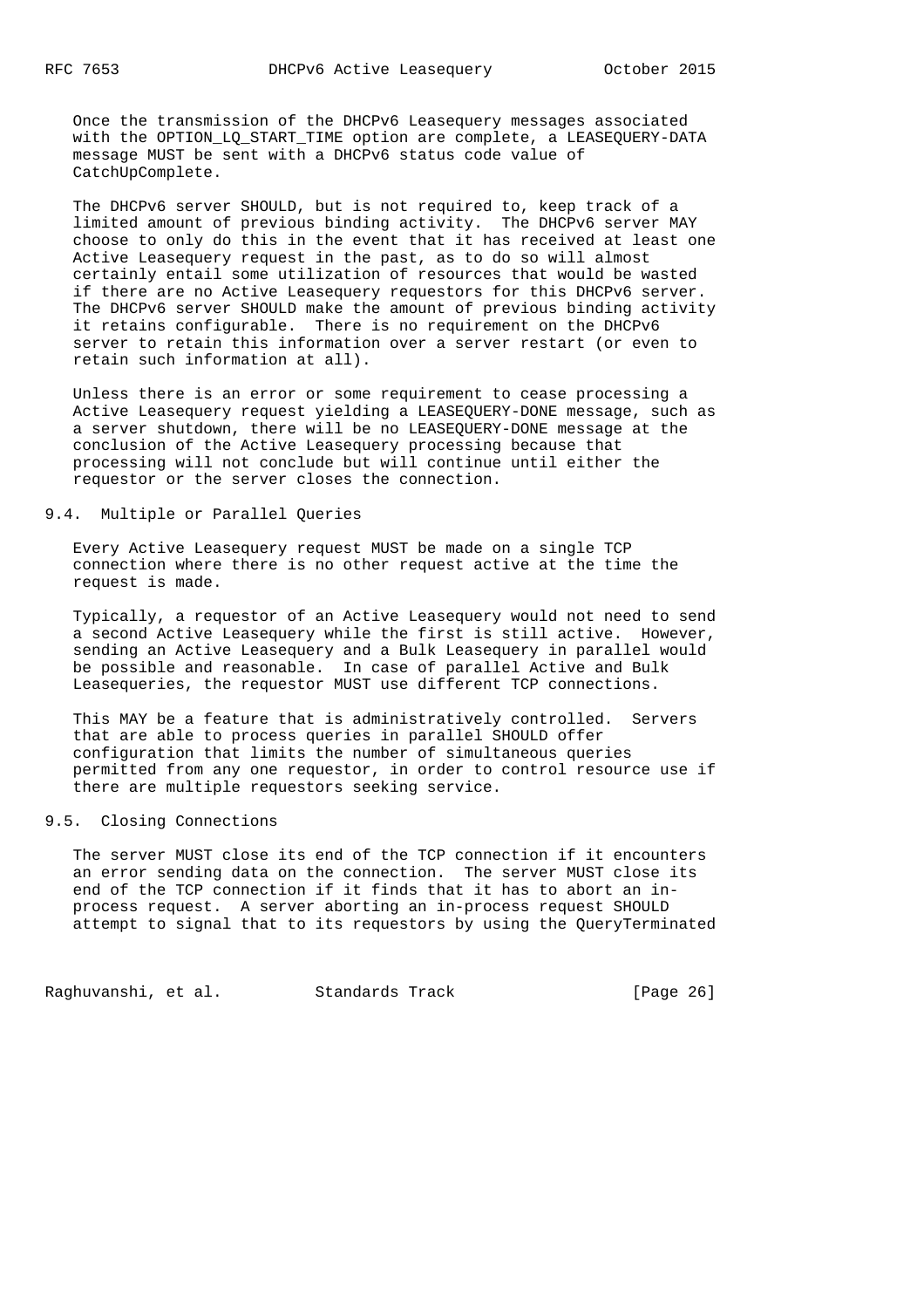status code in the DHCPv6 status code option in a LEASEQUERY-DONE message. If the server detects that the requestor end has been closed, the server MUST close its end of the connection.

 The server SHOULD limit the number of connections it maintains and SHOULD close idle connections to enforce the limit.

#### 10. Security Considerations

 The Security Considerations section of [RFC3315] details the general threats to DHCPv6. The DHCPv6 Leasequery specification [RFC5007] describes recommendations for the Leasequery protocol, especially with regard to relayed Leasequery messages, mitigation of packet flooding denial-of-service (DoS) attacks, restriction to trusted requestors, and use of IPsec [RFC4301].

 The use of TCP introduces some additional concerns. Attacks that attempt to exhaust the DHCPv6 server's available TCP connection resources can compromise the ability of legitimate requestors to receive service. Malicious requestors who succeed in establishing connections but who then send invalid queries, partial queries, or no queries at all can also exhaust a server's pool of available connections.

 When operating in secure mode, TLS [RFC5246] is used to secure the connection. The recommendations in [RFC7525] SHOULD be followed when negotiating a TLS connection.

 Servers SHOULD offer configuration parameters to limit the sources of incoming connections through validation and use of the digital certificates presented to create a TLS connection. They SHOULD also limit the number of accepted connections and limit the period of time during which an idle connection will be left open.

 The data acquired by using an Active Leasequery is subject to the same potential abuse as the data held by the DHCPv6 server from which it was acquired and SHOULD be secured by mechanisms as strong as those used for the data held by that DHCPv6 server. The data acquired by using an Active Leasequery SHOULD be deleted as soon as possible after the use for which it was acquired has passed.

 Authentication for DHCP messages [RFC3315] MUST NOT be used to attempt to secure transmission of the messages described in this document.

Raghuvanshi, et al. Standards Track [Page 27]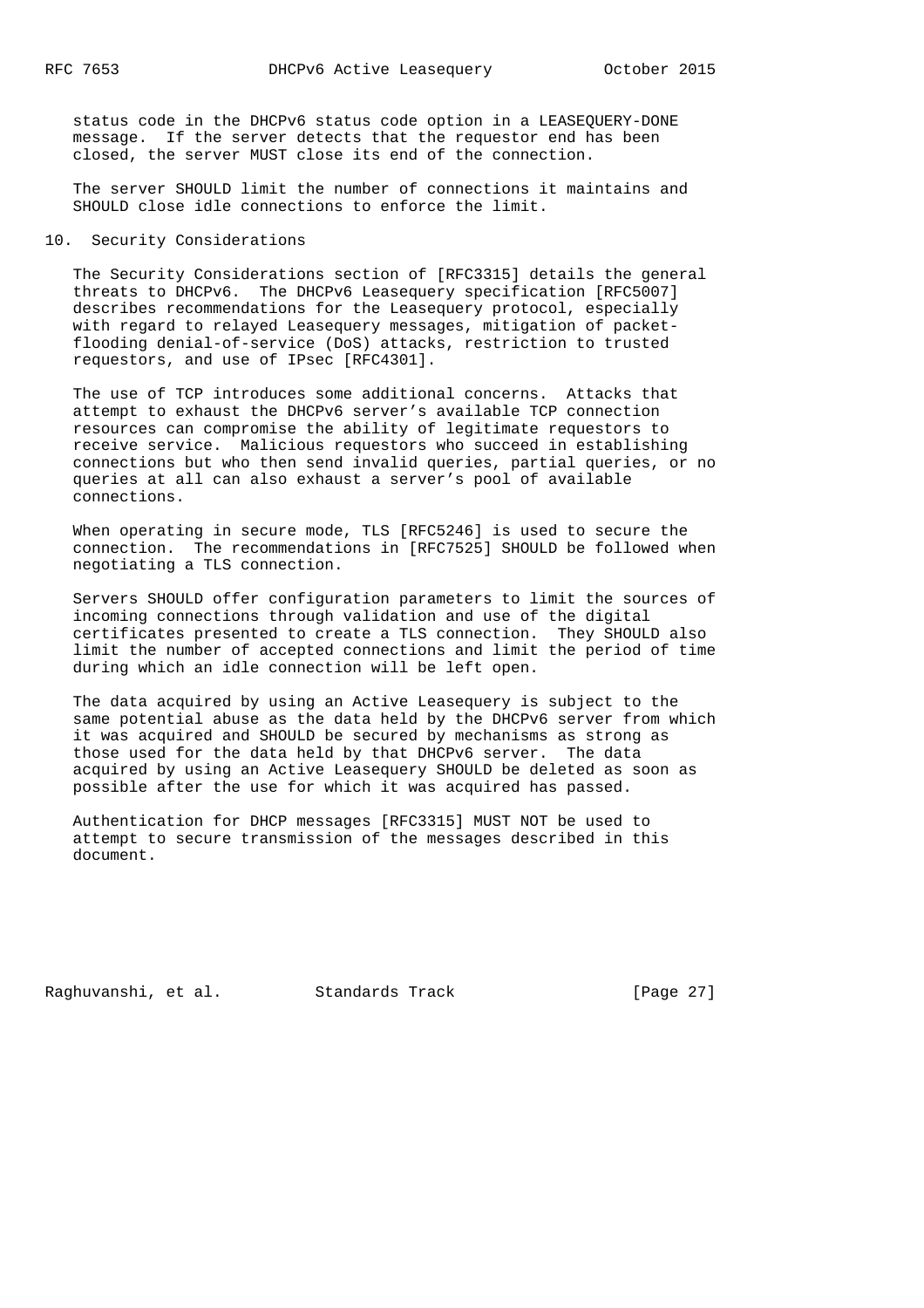11. IANA Considerations

 IANA has assigned new DHCPv6 option codes in the "Option Codes" registry maintained at <http://www.iana.org/assignments/ dhcpv6-parameters>:

OPTION\_LQ\_BASE\_TIME (100)

OPTION\_LQ\_START\_TIME (101)

OPTION\_LQ\_END\_TIME (102)

 IANA has assigned new values in the DHCPv6 "Status Codes" registry maintained at <http://www.iana.org/assignments/dhcpv6-parameters>:

DataMissing (12)

CatchUpComplete (13)

NotSupported (14)

TLSConnectionRefused (15)

 IANA has assigned values for the following new DHCPv6 message types in the "Message Types" registry maintained at <http://www.iana.org/assignments/dhcpv6-parameters>:

ACTIVELEASEQUERY (22)

STARTTLS (23)

#### 12. References

- 12.1. Normative References
	- [RFC2119] Bradner, S., "Key words for use in RFCs to Indicate Requirement Levels", BCP 14, RFC 2119, DOI 10.17487/RFC2119, March 1997, <http://www.rfc-editor.org/info/rfc2119>.
	- [RFC3315] Droms, R., Ed., Bound, J., Volz, B., Lemon, T., Perkins, C., and M. Carney, "Dynamic Host Configuration Protocol for IPv6 (DHCPv6)", RFC 3315, DOI 10.17487/RFC3315, July 2003, <http://www.rfc-editor.org/info/rfc3315>.

Raghuvanshi, et al. Standards Track [Page 28]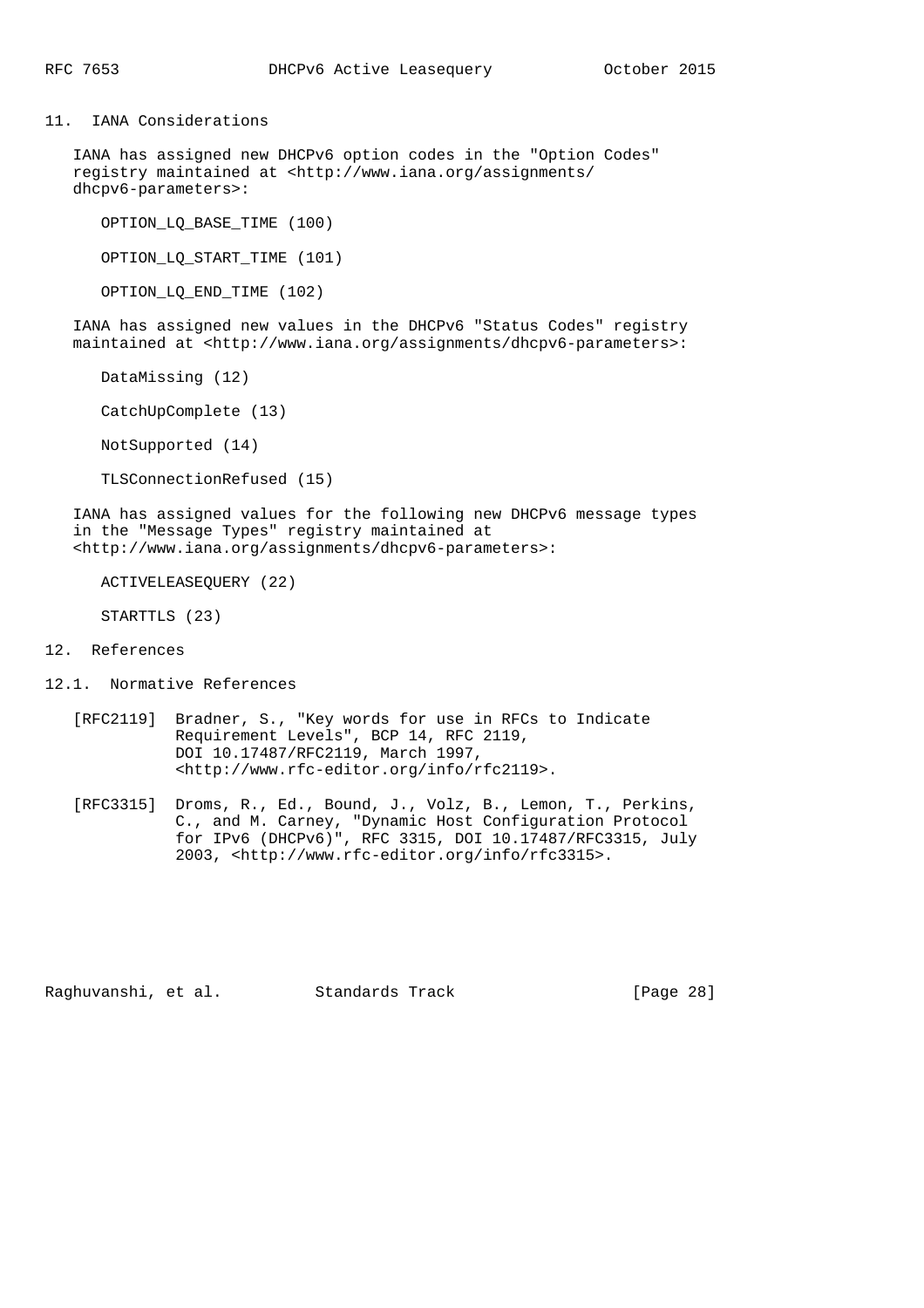- [RFC3633] Troan, O. and R. Droms, "IPv6 Prefix Options for Dynamic Host Configuration Protocol (DHCP) version 6", RFC 3633, DOI 10.17487/RFC3633, December 2003, <http://www.rfc-editor.org/info/rfc3633>.
- [RFC5007] Brzozowski, J., Kinnear, K., Volz, B., and S. Zeng, "DHCPv6 Leasequery", RFC 5007, DOI 10.17487/RFC5007, September 2007, <http://www.rfc-editor.org/info/rfc5007>.
- [RFC5246] Dierks, T. and E. Rescorla, "The Transport Layer Security (TLS) Protocol Version 1.2", RFC 5246, DOI 10.17487/RFC5246, August 2008, <http://www.rfc-editor.org/info/rfc5246>.
- [RFC5460] Stapp, M., "DHCPv6 Bulk Leasequery", RFC 5460, DOI 10.17487/RFC5460, February 2009, <http://www.rfc-editor.org/info/rfc5460>.
- [RFC7525] Sheffer, Y., Holz, R., and P. Saint-Andre, "Recommendations for Secure Use of Transport Layer Security (TLS) and Datagram Transport Layer Security (DTLS)", BCP 195, RFC 7525, DOI 10.17487/RFC7525, May 2015, <http://www.rfc-editor.org/info/rfc7525>.
- 12.2. Informative References
	- [RFC4301] Kent, S. and K. Seo, "Security Architecture for the Internet Protocol", RFC 4301, DOI 10.17487/RFC4301, December 2005, <http://www.rfc-editor.org/info/rfc4301>.
	- [RFC7414] Duke, M., Braden, R., Eddy, W., Blanton, E., and A. Zimmermann, "A Roadmap for Transmission Control Protocol (TCP) Specification Documents", RFC 7414, DOI 10.17487/RFC7414, February 2015, <http://www.rfc-editor.org/info/rfc7414>.

Raghuvanshi, et al. Standards Track [Page 29]